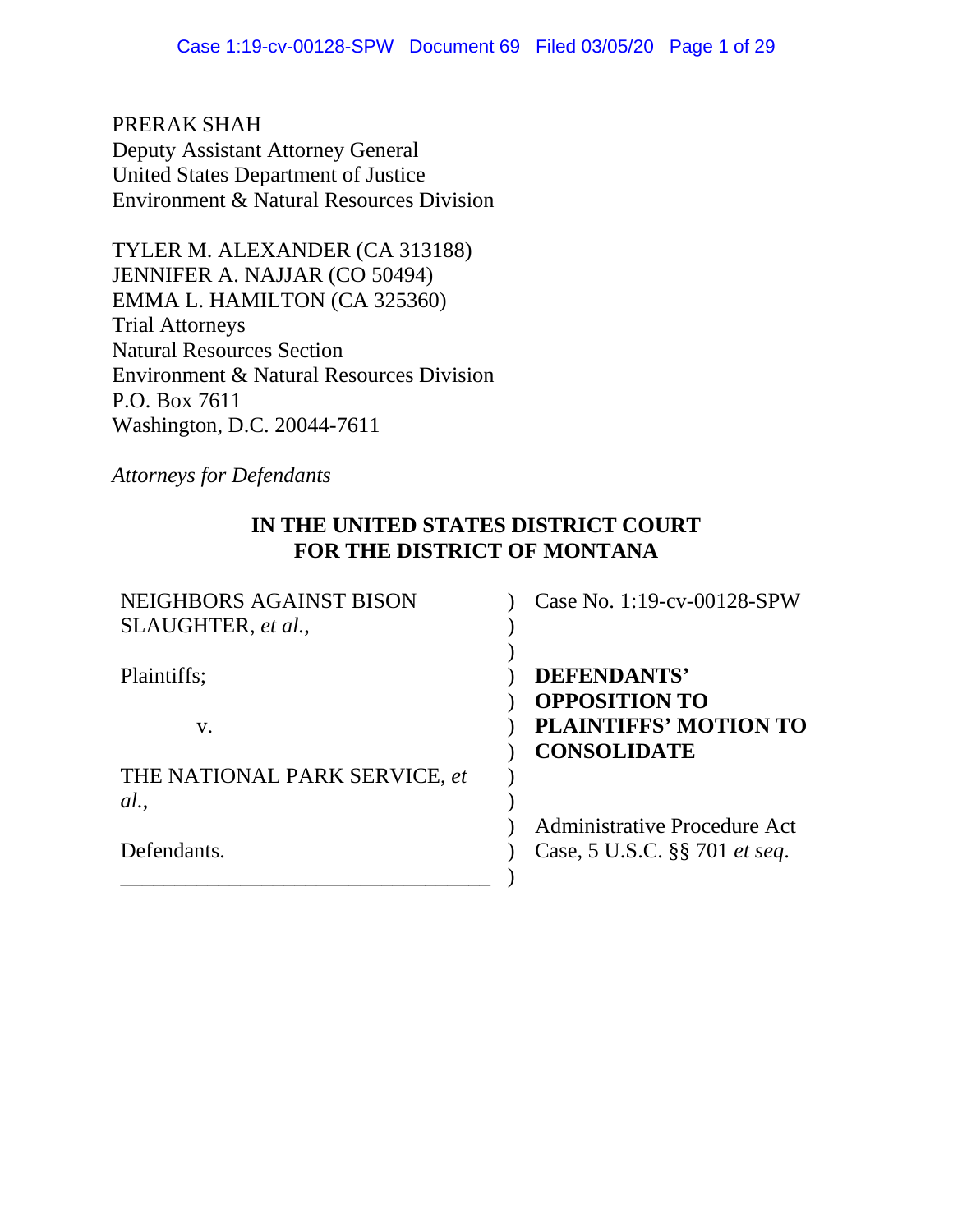# **TABLE OF CONTENTS**

| I.  |           |                                                                                                                     |  |
|-----|-----------|---------------------------------------------------------------------------------------------------------------------|--|
|     | A.        | Neighbors Against Bison Slaughter, et al. v. National Park<br>Service, et al. ("Neighbors"), No. 1:19-cv-00128-SPW2 |  |
|     | $B$ .     | Cottonwood Environmental Law Center v. Bernhardt, No.                                                               |  |
| II. |           |                                                                                                                     |  |
| Ш.  |           |                                                                                                                     |  |
|     | A.        | The Limited Degree of Overlap Between Claims and                                                                    |  |
|     |           | $\dot{i}$ .<br>The Cases Involve Predominantly Distinct Legal Claims                                                |  |
|     |           | ii.<br>The Cases Involve Different Plaintiffs, Defendants, and                                                      |  |
|     |           | iii.                                                                                                                |  |
|     |           | The Cases Are in Different Procedural Postures14<br>iv.                                                             |  |
|     |           | Any Risk of Inconsistent Judgments on the Sole<br>$\nu$ .<br>Overlapping Claim Can Be Avoided through Case          |  |
|     | <b>B.</b> | If the Court Determines Consolidation is Appropriate, the                                                           |  |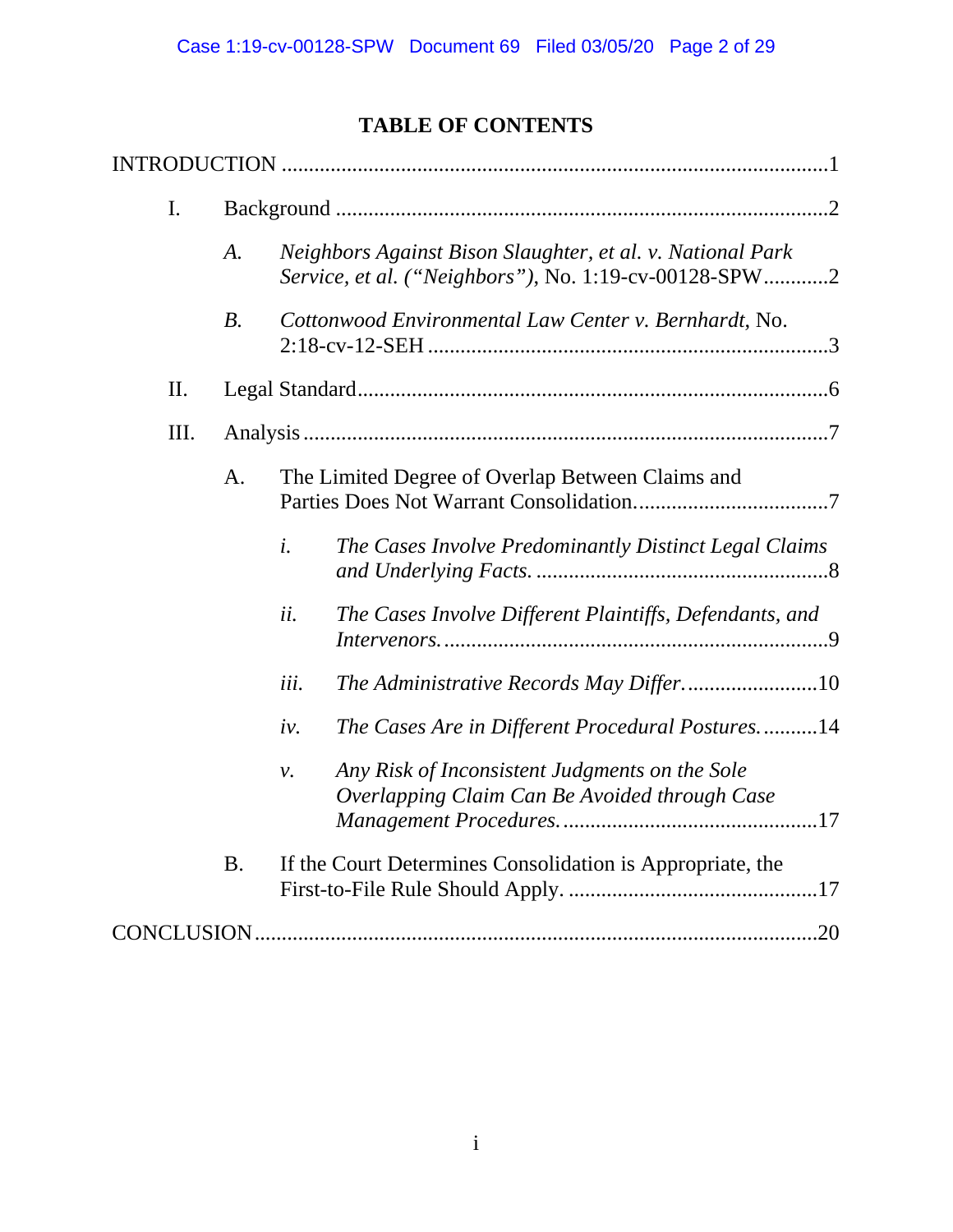# **TABLE OF AUTHORITIES**

# **Cases**

| Alltrade, Inc. v. Uniweld Products, Inc.,                                                                               |
|-------------------------------------------------------------------------------------------------------------------------|
| AmerisourceBergen Corp. v. Roden,                                                                                       |
| Barrios v. Elmore,<br>No. 3:18-cv-132-DJH-RSE, 2018 WL 3636576 (W.D. Ky. July 31, 2018)10                               |
| Campbell v. PricewaterhouseCoopers,<br>Nos. CIV. S-06-2376 LKK/GGH, S-08-965 LKK/GGH, S-08-997 LKK/EFB,                 |
| Certified/LVI Envtl. Servs., v. PI Constr. Corp.,<br>No. CIVA.SA01CA1036FBNN, 2003 WL 1798542 (W.D. Tex. Mar. 3, 2003)9 |
| Cottonwood Envtl. Law Ctr. v. Bernhardt,                                                                                |
| Ekin v. Amazon Servs., LLC,<br>No. C14-0244-JCC, 2014 WL 12028588 (W.D. Wash. May 28, 2014)20                           |
| En Fuego Tobacco Shop LLC v. FDA,                                                                                       |
| Garity v. APWU Nat'l Labor Org.,                                                                                        |
| Glass v. Intel Corp.,<br>No. CV 06-671-PHX-MHM, 2007 WL 2265663 (D. Ariz. Aug. 6, 2007) 7                               |
| Habitat Educ. Ctr., Inc. v. Kimbell,                                                                                    |
| Hall v. Hall,                                                                                                           |
| In re Adams Apple, Inc.,                                                                                                |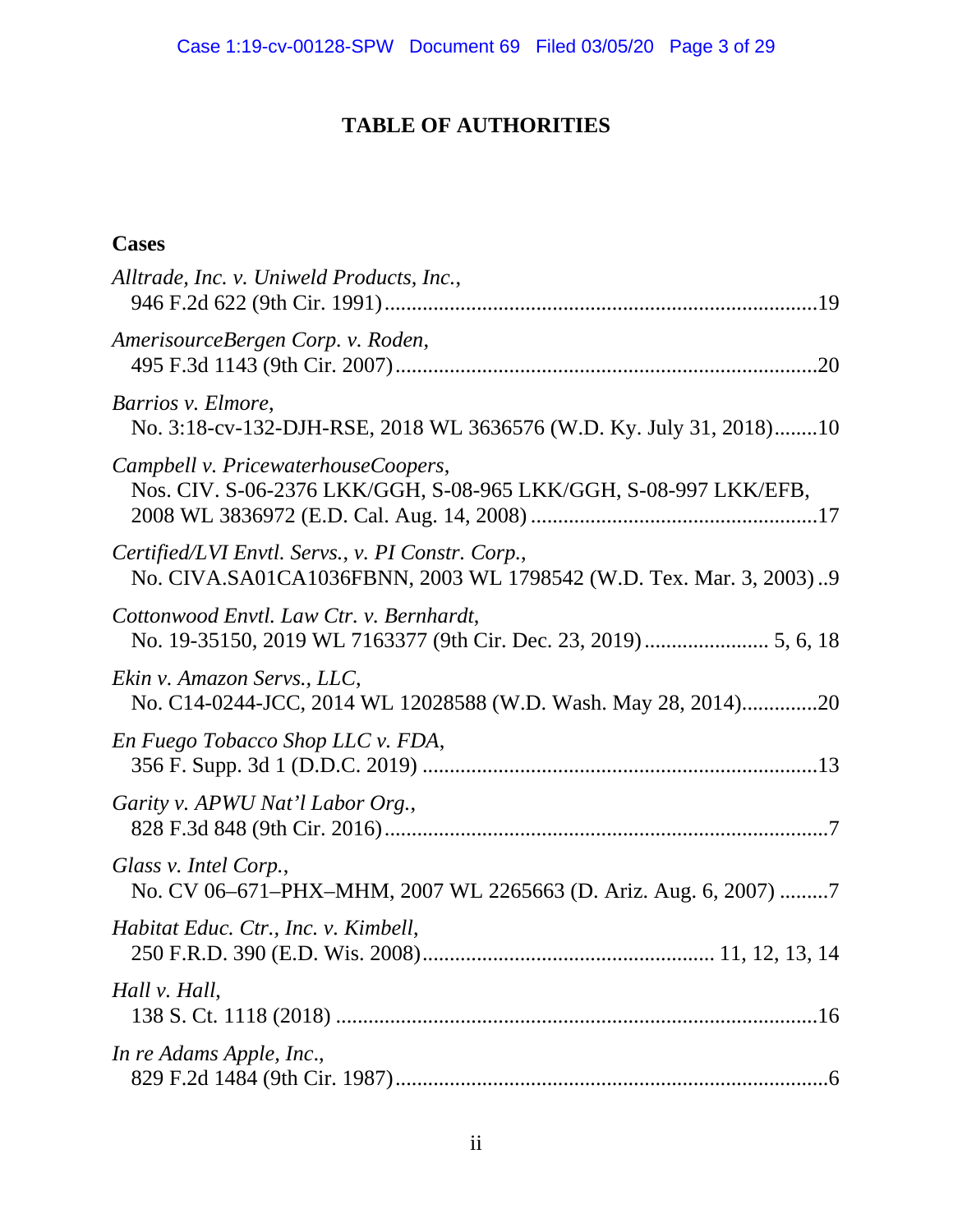| Inv'rs Research Co. v. U.S. Dist. Court,                                                                      |
|---------------------------------------------------------------------------------------------------------------|
| Liqui-Box Corp. v. Reid Valve Co., Inc.,<br>Nos. 85-1549, 87-2098, 1989 WL 431980 (W.D. Pa. Oct. 11, 1989) 15 |
| Nat'l Ass'n of Mortg. Brokers v. Bd. of Governors of Fed. Reserve Sys.,                                       |
| Nat'l Sec. Counselors v. Cent. Intelligence Agency,                                                           |
| Nelson v. Paulson,<br>No. C08-1034-JCC, 2008 WL 11347440 (W.D. Wash. Sept. 25, 2008)7                         |
| Olin Corp. v. Cont'l Cas. Co.,<br>No. 2:10-cv-00623-GMN-RRJ, 2011 WL 1337407 (D. Nev. Apr. 6, 2011)20         |
| Or. Nat. Desert Ass'n v. Shuford,                                                                             |
| Pacesetter Sys., Inc. v. Medtronic, Inc.,                                                                     |
| Sapiro v. Sunstone Hotel Inv'rs, LLC,<br>Nos. CV 03 1555 PHX SRB, CV 04 1535 PHX JWS, 2006 WL 898155 (D.      |
| Save Our Sonoran, Inc. v. Flowers,<br>Nos. CV-02-0761-PHX-SRB, CV-05-3924-PHX-SRB, 2006 WL 8440481 (D.        |
| Save Power Ltd. v. Syntek Fin. Corp.,                                                                         |
| Sidari v. Orleans Cty,                                                                                        |
| Single Chip Sys. Corp. v. Intermec IP Corp.,                                                                  |
| Thompson v. U.S. Dep't of Labor,                                                                              |
| United States v. Brace,<br>No. 1:17-cv-00006 (BR), 2018 WL 9815246 (W.D. Pa. Nov. 14, 2018) 15, 19            |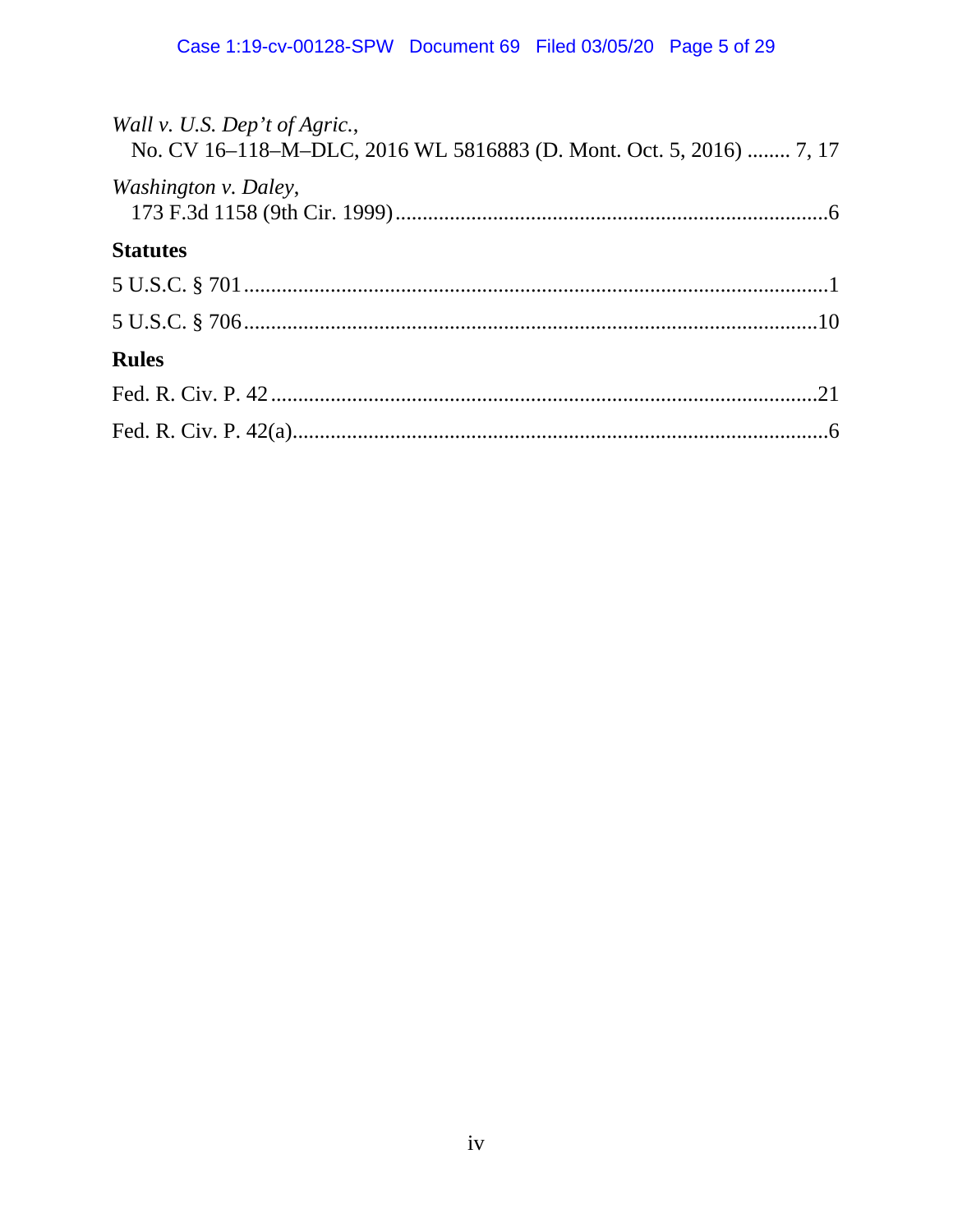#### **INTRODUCTION**

Plaintiffs Bonnie Lynn and Neighbors Against Bison Slaughter (together, "Neighbors") move to consolidate this case with *Cottonwood Environmental Law Center v. Bernhardt* ("*Cottonwood*"), No. 2:18-cv-12-SEH, a case that has been pending before a different judge for two years and involves different parties, legal claims, and facts. Plaintiffs in both cases challenge aspects of the Interagency Bison Management Plan ("the IBMP")—a cooperative agreement between the State of Montana, various federal agencies, and several American Indian Tribes to coordinate each entity's respective bison management responsibilities in and around Yellowstone National Park. But the mere fact that both cases involve challenges to bison management does not mean that consolidating the two actions in the Billings Division would promote efficiency or judicial economy.

To the contrary, Plaintiffs' motion to consolidate threatens to confuse the distinct hunting-related issues (which do not all arise under NEPA) before the Court in this case with the broader attacks on the sufficiency of the IBMP's environmental analysis in *Cottonwood*. Consolidation would also decrease efficiency by unnecessarily tethering the two cases—currently at different procedural postures—to the same timeline, and would undermine the Ninth Circuit's recent order remanding *Cottonwood* to Judge Haddon for further consideration after the plaintiff requested—and was denied—reassignment to a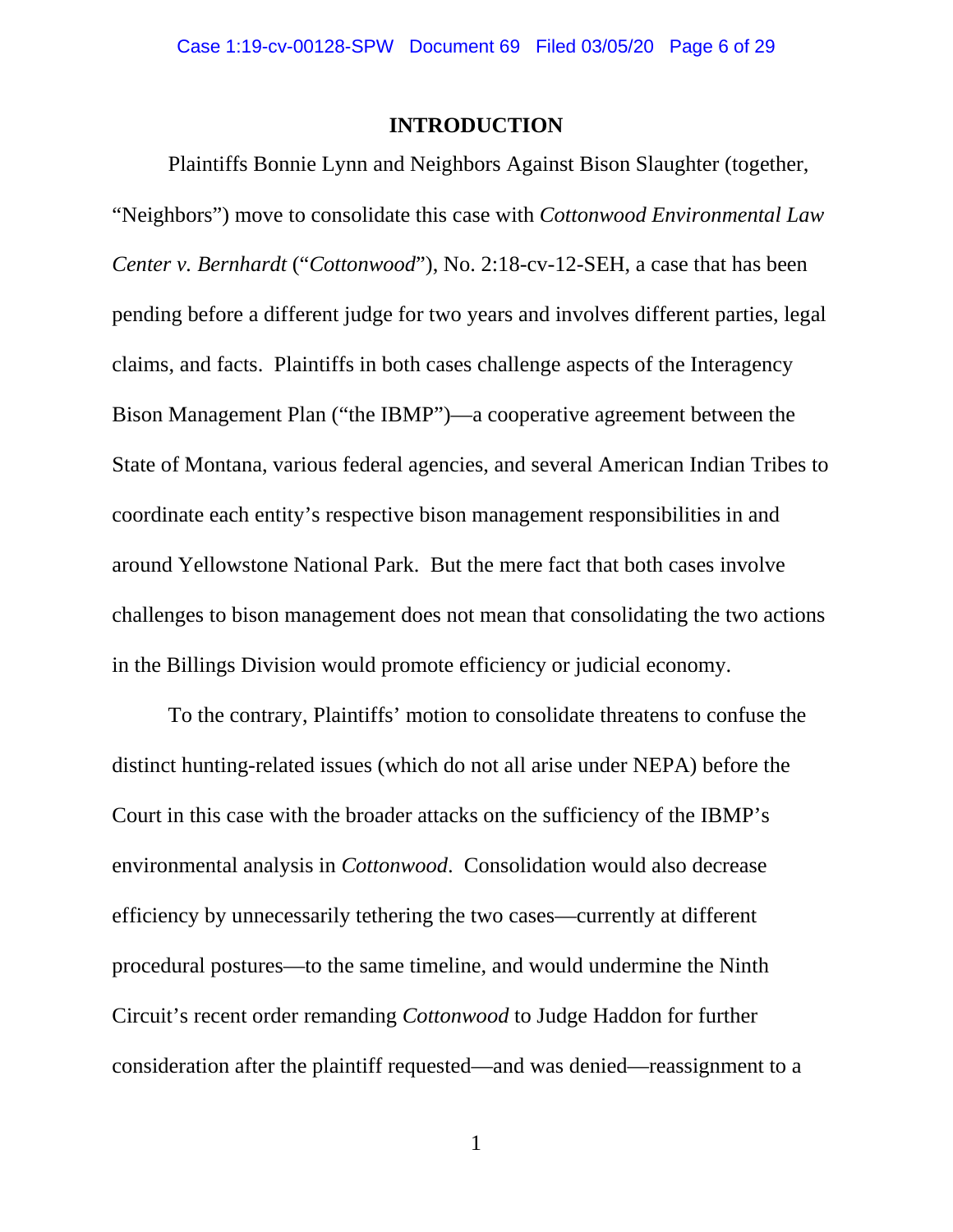different trial judge. The United States opposes this motion because the two cases are at different phases of preparation, they involve different facts and legal issues, and the supposed efficiencies referenced in the motion are illusory.

### **I. Background**

## **A.** *Neighbors Against Bison Slaughter, et al. v. National Park Service, et al. ("Neighbors")***, No. 1:19-cv-00128-SPW**

Neighbors brought this suit in the United States District Court for the District of Columbia on October 21, 2019. *See* Compl., ECF No. 1 ("NABS Compl."). The case was then transferred here on Defendants' motion. Neighbors' Complaint centers on purported human health and safety risks stemming from an annual bison hunt in Beattie Gulch near Gardiner, Montana. *Id.* ¶¶ 1-8. Neighbors allege that Defendants—the National Park Service ("Park Service"), the United States Forest Service ("Forest Service"), Secretary of the Interior David Bernhardt, Secretary of Agriculture Sonny Perdue, and Yellowstone Superintendent Cam Sholly—have "authorized" the state- and tribally-regulated hunt through the IBMP's publication of its 2019 Winter Operating Procedures ("2019 Winter Plan"). *Id.* ¶ 4.

Neighbors assert four claims for relief, each related to the annual hunt. *Id.* ¶¶ 5-8, 15-17. In Count One, Neighbors claim that the Park Service has arbitrarily and capriciously implemented the Yellowstone Management Act Amendments by "authoriz[ing]" bison hunting in Beattie Gulch without analyzing safety risks and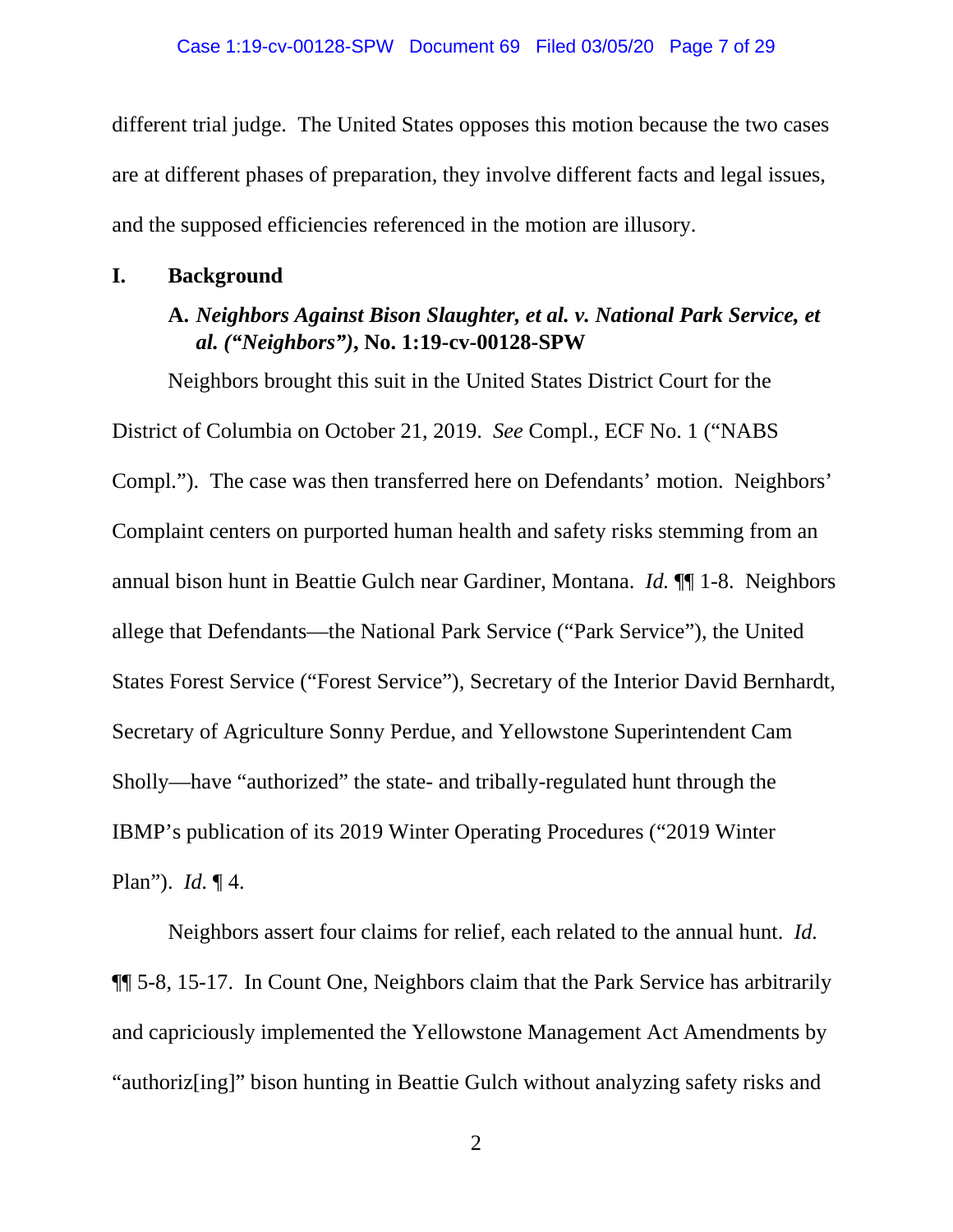impacts. *Id.* ¶¶ 54-59. Count Two similarly alleges that, as a party to the IBMP under which the 2019 Winter Plan issued, the Forest Service has arbitrarily and capriciously implemented various land management statutes. *Id.* ¶¶ 60-63. Count Three alleges that Defendants violated the National Environmental Policy Act ("NEPA") by not adequately analyzing the impacts of bison hunting when they published the 2019 Winter Plan, *id.* ¶¶ 64-68, and Count Four alleges that the agencies failed to supplement the IBMP's NEPA analysis to address hunting. *Id.* ¶¶ 69-71. Neighbors seek declaratory relief and urge the Court to "[h]old unlawful and set aside the 2019 Winter Plan, and any future operating procedures for the Plan." *Id.* ¶ 72(a). Neighbors also ask the Court to "[p]ermanently enjoin the Park Service and the Forest Service from authorizing bison hunting on federal land in Beattie Gulch and within one mile of the private residences there." *Id.* ¶ 72(f).

### **B.** *Cottonwood Environmental Law Center v. Bernhardt***, No. 2:18-cv-12- SEH**

Plaintiff Cottonwood Environmental Law Center ("Cottonwood") filed suit in the Butte Division of the U.S. District Court for the District of Montana on February 8, 2018. *See* Compl., *Cottonwood Envtl. Law Ctr. v. Bernhardt*, No. 2:[1](#page-7-0)8-cv-12-SEH, ECF No. 1. The third amended complaint<sup>1</sup> reveals that the

l

<span id="page-7-0"></span><sup>&</sup>lt;sup>1</sup> Plaintiffs' motion to consolidate references Cottonwood's second amended complaint, but Cottonwood filed its third amended complaint on March 3, 2020. *See* 2:18-cv-12-SEH, ECF No. 91.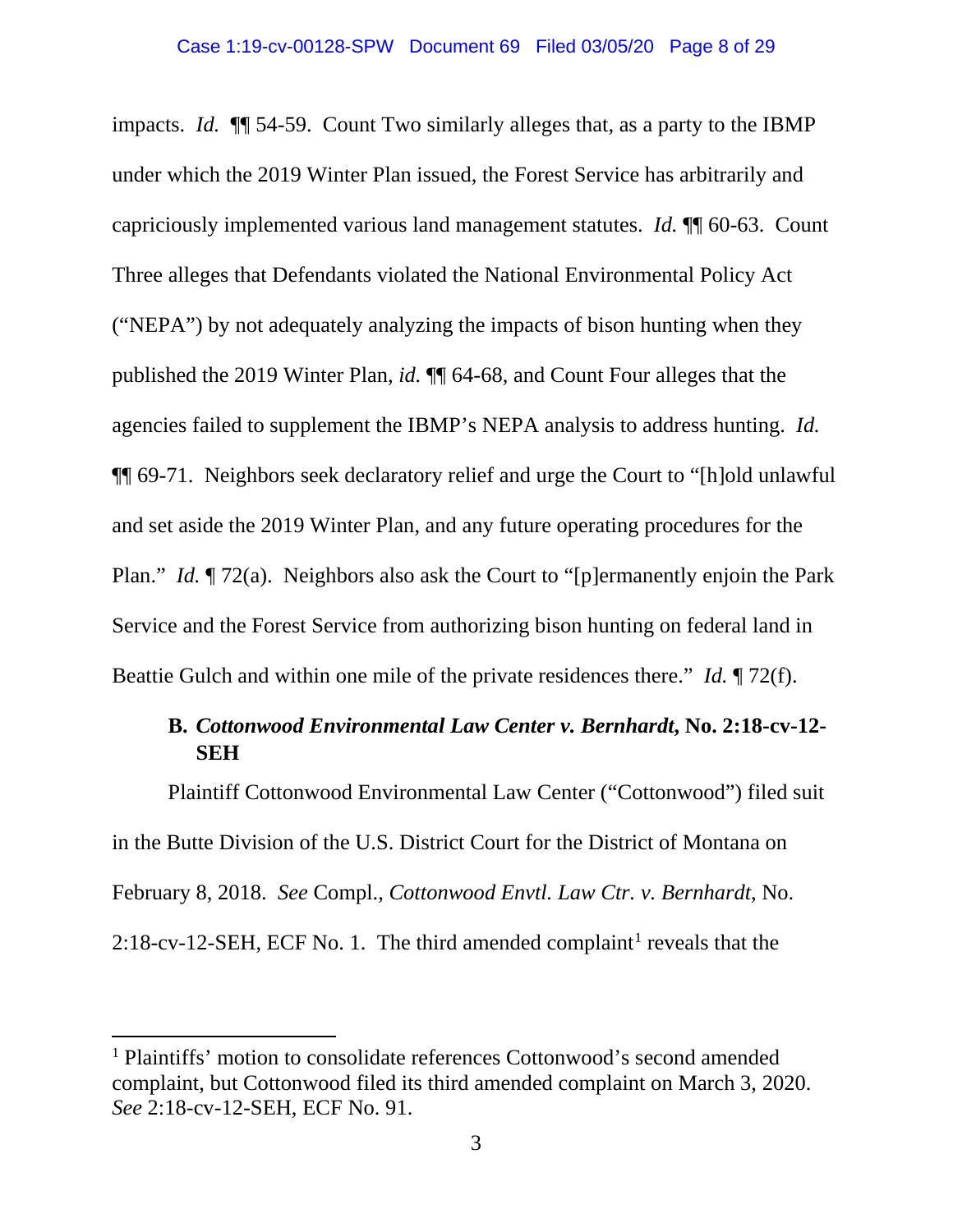#### Case 1:19-cv-00128-SPW Document 69 Filed 03/05/20 Page 9 of 29

claims, alleged facts, and legal issues in *Cottonwood* embrace more than opposition to hunting in Beattie Gulch. *See* 3d Am. Compl., No. 2:18-cv-12-SEH, ECF No. 91 ("Cottonwood Compl."). *Cottonwood* also names additional defendants that are not parties to *Neighbors*: Governor of Montana Steve Bullock, U.S. Forest Service Regional Forester Leanne Marten, and the USDA Animal and Plant Health Inspection Service ("APHIS"). *See id.* at 1. The Assiniboine and Sioux Tribes of the Fort Peck Indian Reservation and the Intertribal Buffalo Council intervened as Defendants.

The *Cottonwood* Complaint repeatedly defines the scope of its bison management challenges to include management activity taking place in "Zone 2," an area north of Yellowstone where the IBMP partners have agreed to maintain certain levels of bison tolerance (or allowable numbers of bison) depending on the season. *See, e.g.*, *id.* ¶¶ 17-19. Cottonwood broadly attacks IBMP management practices prohibiting migrating bison from moving beyond Zone 2, and takes issue with the practice of "hazing" bison back into Zone 2 if they migrate beyond its boundaries. *Id.* ¶¶ 25-35. Cottonwood also identifies a 2017 study on brucellosis transmission by elk as allegedly significant new information requiring supplemental NEPA analysis. *Id.* ¶¶ 20-22.

There are currently three claims for relief alleged in *Cottonwood*, each asserting that the defendants have violated NEPA by failing to supplement their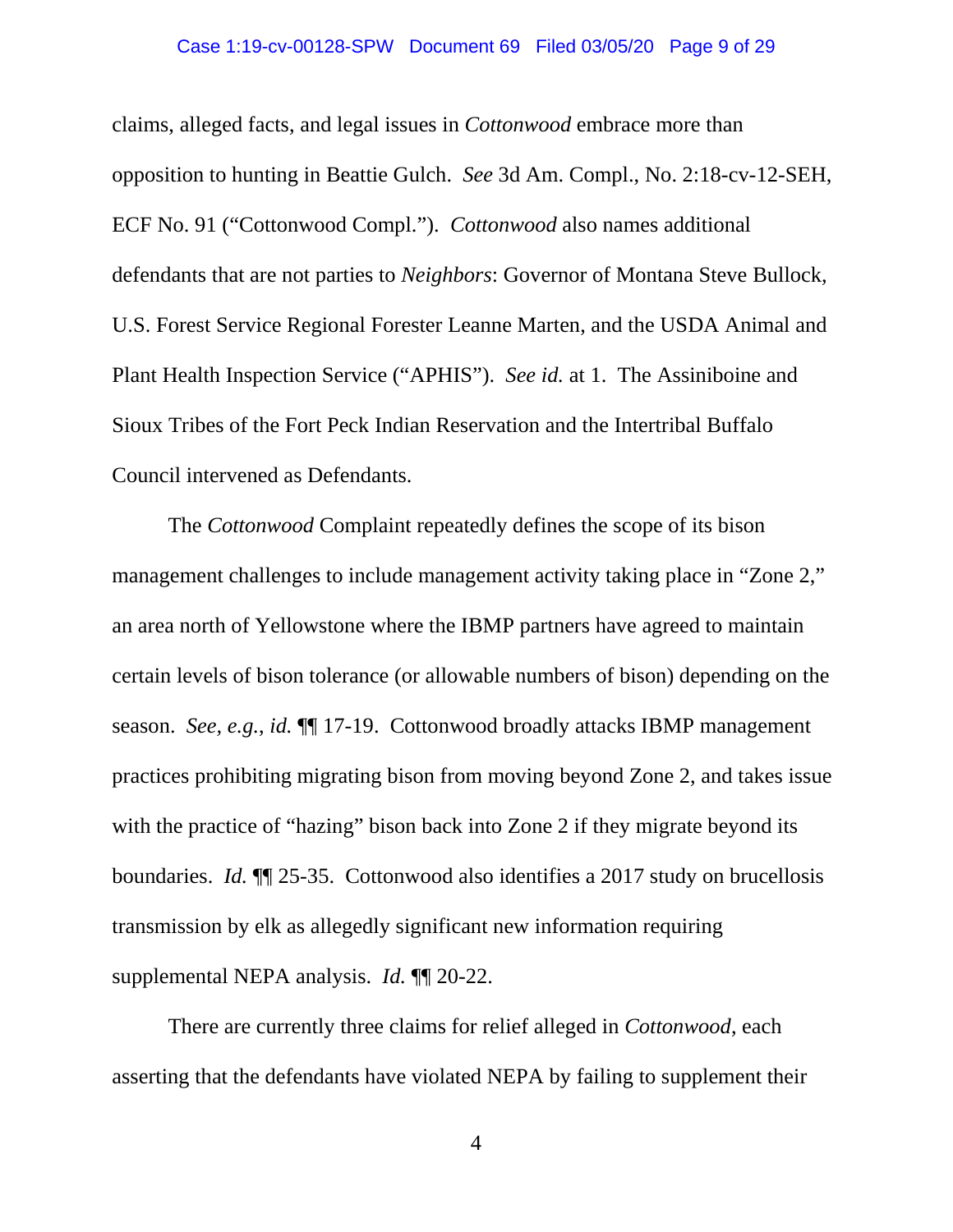environmental analysis of the IBMP based on new circumstances and information. Count One alleges that the defendants failed "to supplement the NEPA analysis for the [IBMP] based on the new tribal hunting." *Id.* ¶ 64. Count Two alleges failure to supplement based on new information from the 2017 brucellosis study. *Id.* ¶ 71. Finally, Count Three alleges failure to supplement "given the significant new information and changed circumstances that the population objective could be raised to 7,500 animals." *Id.* ¶ 78. Cottonwood seeks declaratory relief as well as various injunctions preventing Defendants: "from enforcing the Zone 2 drop dead line[, and] . . . from any future hazing, harassing, trapping, or slaughtering any bison in or near Yellowstone Park . . . ." *Id.* at Prayer for Relief ¶¶ C, D.

On February 20, 2019, Judge Haddon granted the *Cottonwood* defendants' renewed motions to dismiss on the ground that Cottonwood had failed to state a claim. *See* Mem. & Order, No. 2:18-cv-12-SEH, ECF No. 81 8-9. On December 23, 2019, the Ninth Circuit Court of Appeals reversed Judge Haddon's decision in part and remanded the case for further proceedings. *See Cottonwood Envtl. Law Ctr. v. Bernhardt*, No. 19-35150, 2019 WL 7163377 (9th Cir. Dec. 23, 2019). In particular, the Ninth Circuit remanded "for a determination whether Cottonwood has alleged facts demonstrating Article III standing to pursue its NEPA claims against the State of Montana." *Id.* at \*1. The court also held that Cottonwood had failed to state a plausible claim for relief in counts related to hazing and bison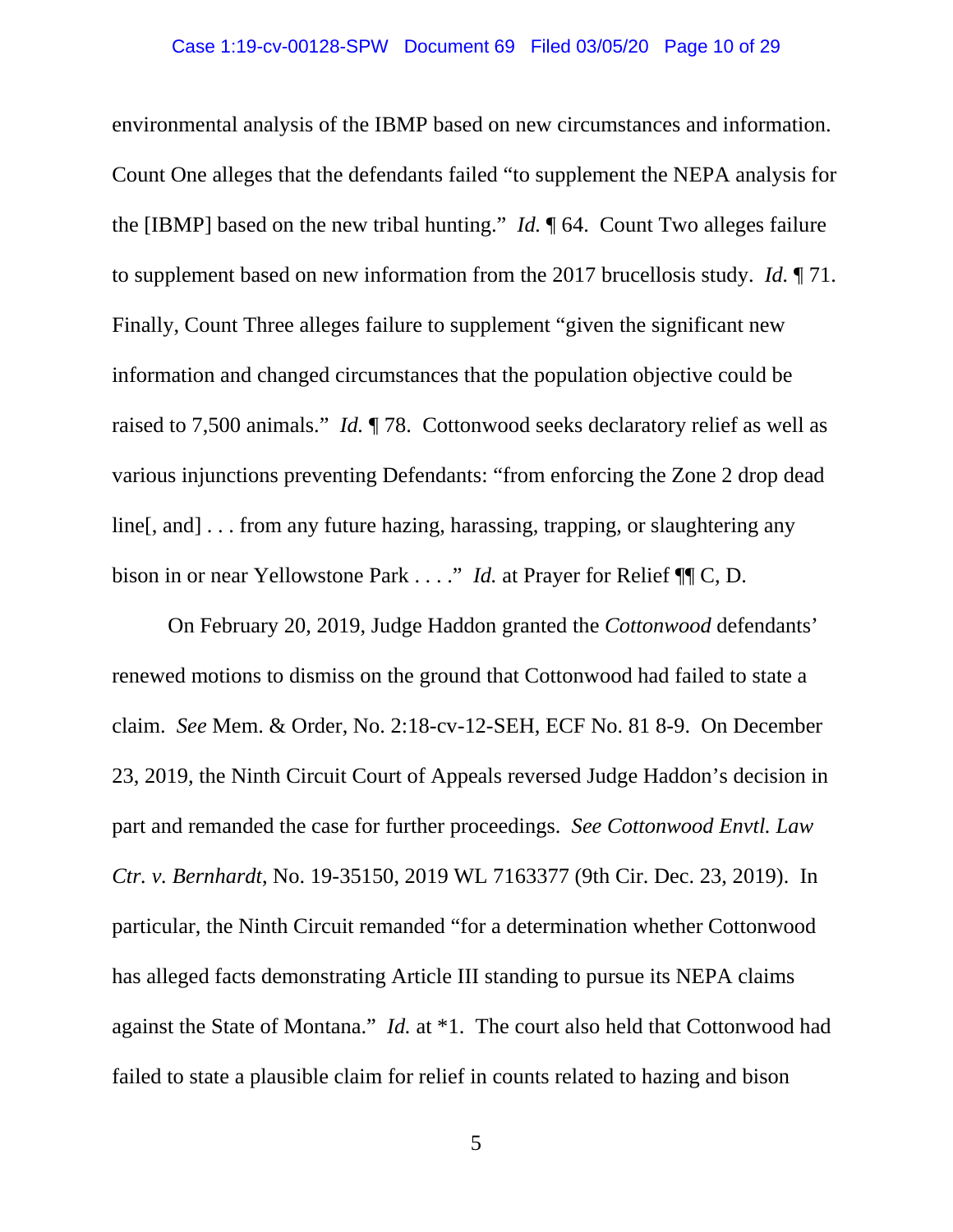population objectives, but noted that, "[a]s there could be facts that would support [those counts], we remand to the district court to allow Cottonwood an opportunity to seek leave to amend its complaint." *Id.* at \*2. These issues are now pending before Judge Haddon.

#### **II. Legal Standard**

Under Federal Rule of Civil Procedure 42(a), a district court has the discretion to consolidate actions "involv[ing] a common question of law or fact." Fed. R. Civ. P. 42(a); *see also Washington v. Daley*, 173 F.3d 1158, 1169 n.13 (9th Cir. 1999) ("consolidation is within the broad discretion of the district court") (quoting *In re Adams Apple, Inc*., 829 F.2d 1484, 1487 (9th Cir. 1987)); *Or. Nat. Desert Ass'n v. Shuford*, No. CIV 06–242–AA, 2006 WL 2601073, at \*10 (D. Or. Sept. 8, 2006) ("District courts have broad discretion in deciding whether to consolidate cases within the same district.") (citing *Inv'rs Research Co. v. U.S. Dist. Court*, 877 F.2d 777 (9th Cir. 1989)). Even where appropriate, however, "consolidation is by no means a necessity." *Wall v. U.S. Dep't of Agric.*, No. CV 16–118–M–DLC, 2016 WL 5816883, at \*2 (D. Mont. Oct. 5, 2016) (citing *Garity v. APWU Nat'l Labor Org.*, 828 F.3d 848 (9th Cir. 2016)); *see also Sapiro v. Sunstone Hotel Inv'rs, LLC*, Nos. CV 03 1555 PHX SRB, CV 04 1535 PHX JWS, 2006 WL 898155, at \*1 (D. Ariz. Apr. 4, 2006) ("the fact that a common question is present does not guarantee consolidation.").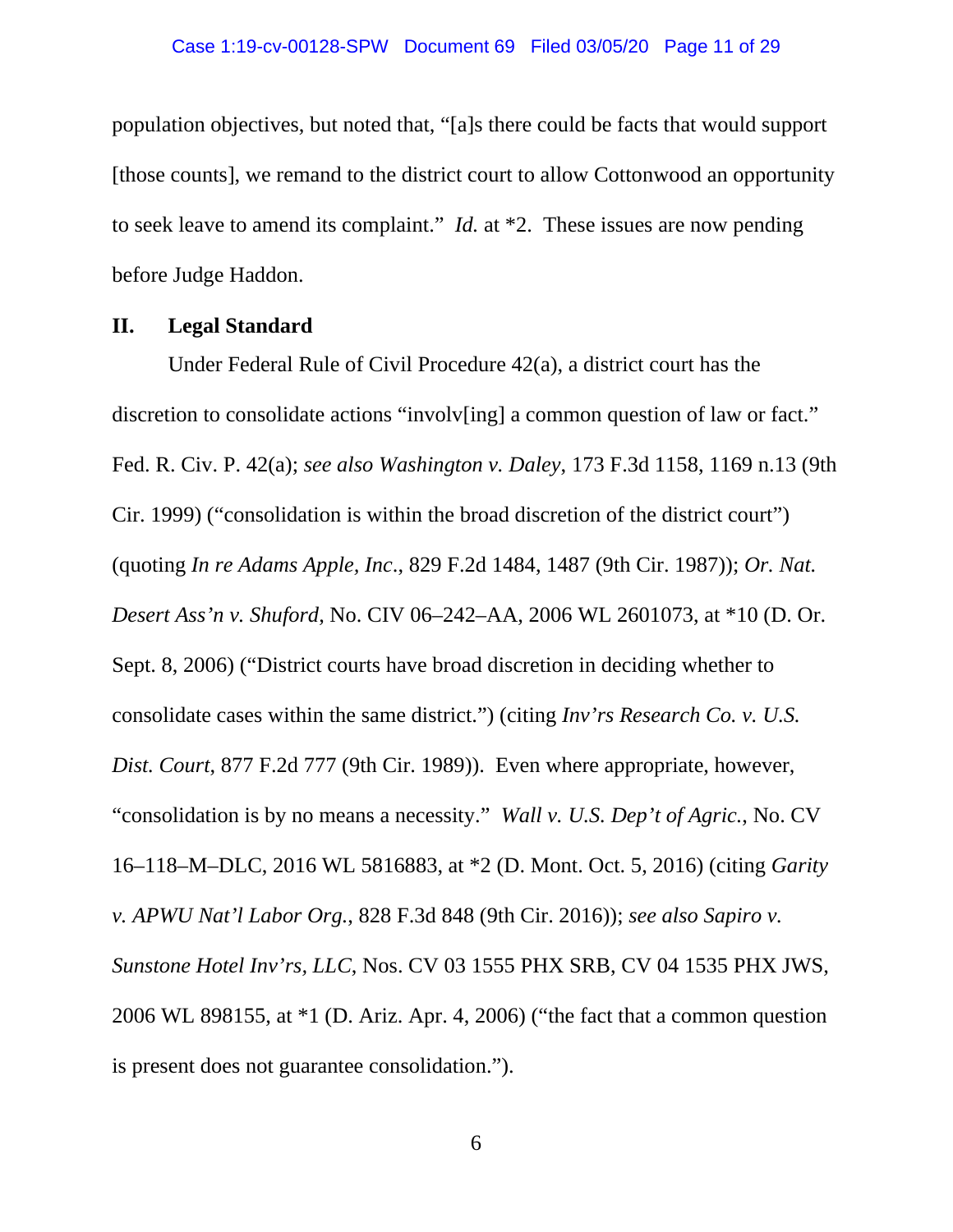In determining whether to consolidate, "[t]he court weighs 'the saving of time and effort that consolidation under Rule 42(a) would produce against any inconvenience, delay, or expense that it would cause for the litigants and the trial judge.'" *Nelson v. Paulson*, No. C08-1034-JCC, 2008 WL 11347440, at \*1 (W.D. Wash. Sept. 25, 2008) (quoting 9A CHARLES ALAN WRIGHT & ARTHUR R. MILLER, FEDERAL PRACTICE & PROCEDURE § 2383 (3d ed. 2008)). "Consolidation is inappropriate . . . if it leads to inefficiency, inconvenience, or unfair prejudice to a party." *Glass v. Intel Corp.*, No. CV 06–671–PHX–MHM, 2007 WL 2265663, at \*4 (D. Ariz. Aug. 6, 2007). "The party seeking consolidation bears the burden of establishing that the . . . benefits of consolidation outweigh any prejudice." *Single Chip Sys. Corp. v. Intermec IP Corp.*, 495 F. Supp. 2d 1052, 1057 (S.D. Cal. 2007); *see also Sapiro*, 2006 WL 898155, at \*2.

#### **III. Analysis**

### **A. The Limited Degree of Overlap Between Claims and Parties Does Not Warrant Consolidation**.

There are no doubt parallels between the *Neighbors* and *Cottonwood* cases. Both challenge aspects of the IBMP, both seek relief against the federal government, and both allege that increased state and tribal hunting outside Yellowstone National Park requires the IBMP partners to conduct supplemental NEPA analysis. *See* NABS Compl. ¶¶ 69-71; Cottonwood Compl. ¶ 64. But the cases are also substantially different: each case involves distinct theories not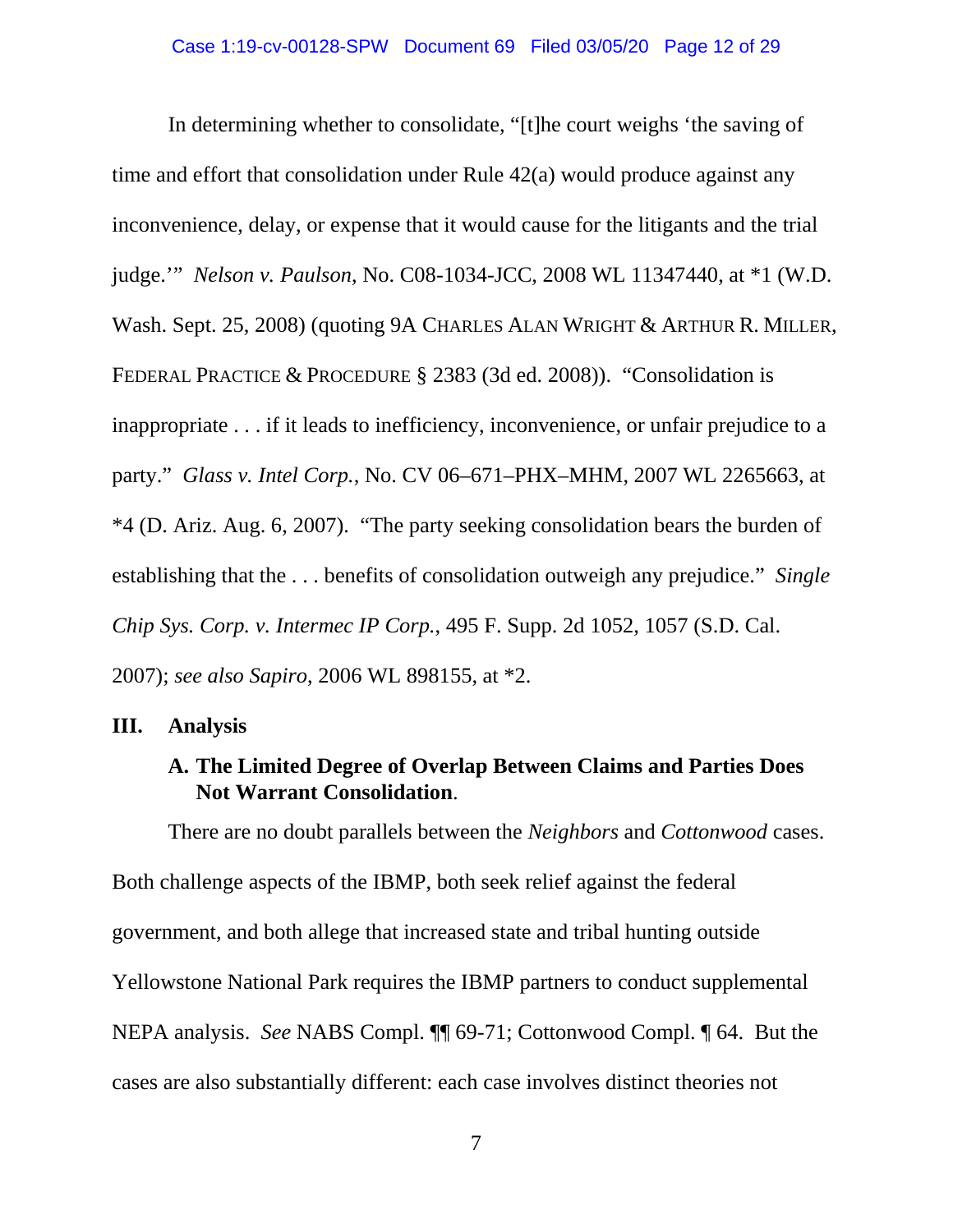common to the other; *Cottonwood* includes non-federal defendants that may have defenses, authority, and claims of entitlement not shared by the federal Defendants; and the cases are in different procedural postures. These differences outweigh the similarities and would make consolidation burdensome for the Court and the parties.

# *i. The Cases Involve Predominantly Distinct Legal Claims and Underlying Facts.*

The claims in *Cottonwood* alleging NEPA violations based on new population objectives and brucellosis information are unique to that case. *See* Cottonwood Compl. ¶¶ 65-78. Likewise, the Administrative Procedure Act ("APA") claims in *Neighbors* alleging arbitrary and capricious implementation of various land and resource management statutes do not overlap with any claims in *Cottonwood*. *See* NABS Compl. ¶¶ 54-63.

That the cases both attack the IBMP is not enough to justify consolidation where the legal theories in the cases differ significantly. *Cf. Sidari v. Orleans Cty*, 174 F.R.D. 275, 281 (W.D. N.Y. 1996) ("Consolidation is not warranted merely because two separate plaintiffs allege distinct claims under the same general theory of law or statute."); *Certified/LVI Envtl. Servs.*, *v. PI Constr. Corp.,* No. CIVA.SA01CA1036FBNN, 2003 WL 1798542, at \*2 (W.D. Tex. Mar. 3, 2003) (denying motion to consolidate despite the fact that "both cases involve a claim under the Miller Act."). Because the issues that are unique to each case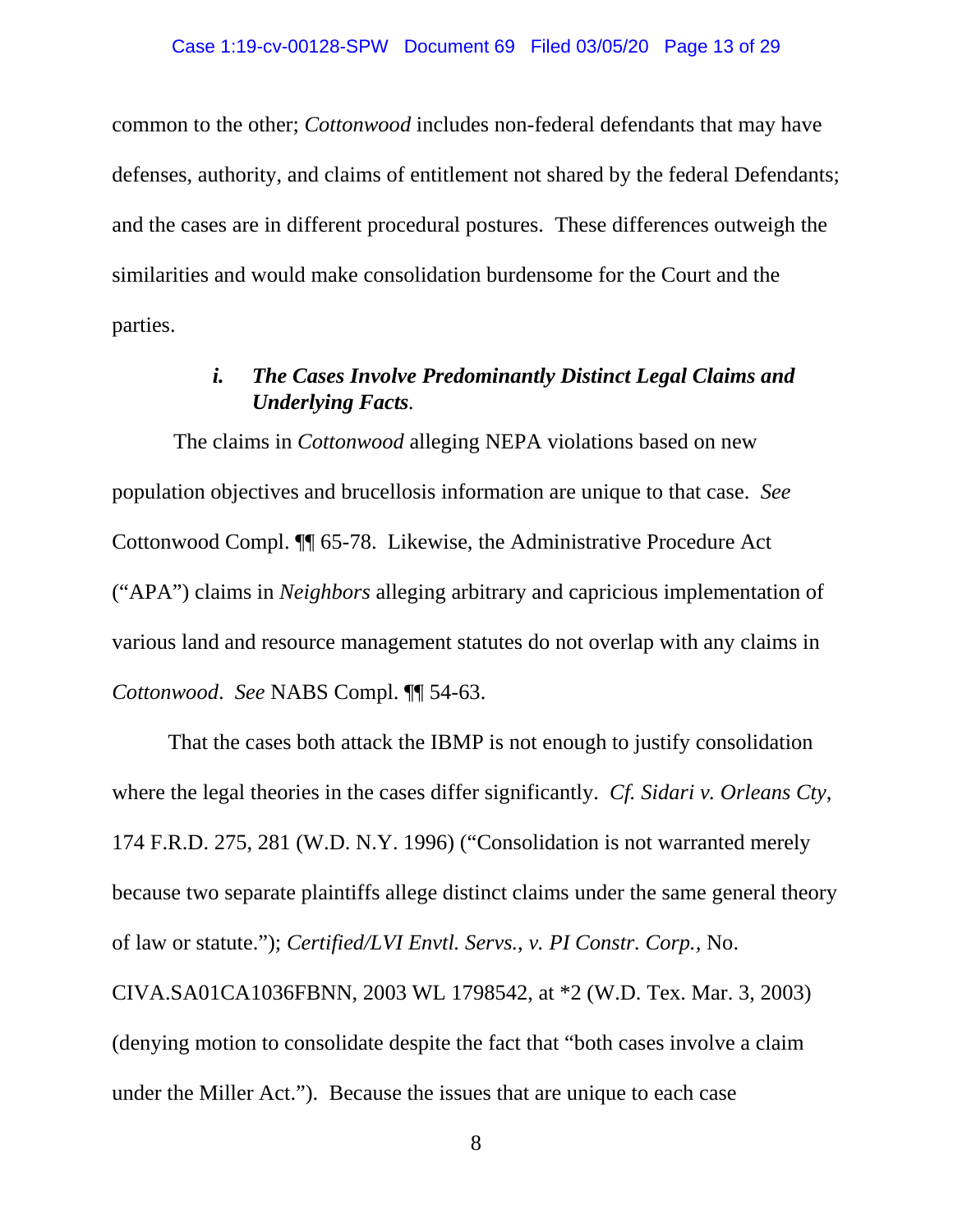predominate over the single NEPA claim the two cases have in common, consolidation would not promote the most efficient resolution of the plaintiffs' claims in either case.

# *ii. The Cases Involve Different Plaintiffs, Defendants, and Intervenors.*

Additionally, *Cottonwood* involves defendants who are not parties to the *Neighbors* case, and who have distinct interests and prerogatives from those implicated in *Neighbors*. Though party differences do not necessarily preclude consolidation where it would still serve the interest of judicial economy and convenience, *see* Pls.' Br. in Supp. of Mot. to Consolidate 10-11, ECF No. 68 ("Pls.' Br.") (collecting cases), courts have also held that non-overlapping parties can cut against consolidation. *See, e.g.*, *Certified/LVI Envtl. Servs.*, 2003 WL 1798542, at \*3 (denying consolidation where one lawsuit involved parties not present in another); *Sidari*, 174 F.R.D. at 282 (same); *Barrios v. Elmore*, No. 3:18 cv-132-DJH-RSE, 2018 WL 3636576, at \*3 (W.D. Ky. July 31, 2018) (same); *Nat'l Sec. Counselors v. Cent. Intelligence Agency*, 322 F.R.D. 41, 44 (D.D.C., 2017) (declining to consolidate cases at the fee petition stage, despite the fact that "the issues raised in the two cases may be efficiently resolved in consolidated opinions[,]" in part because the parties, including federal defendants, were not the same in each case).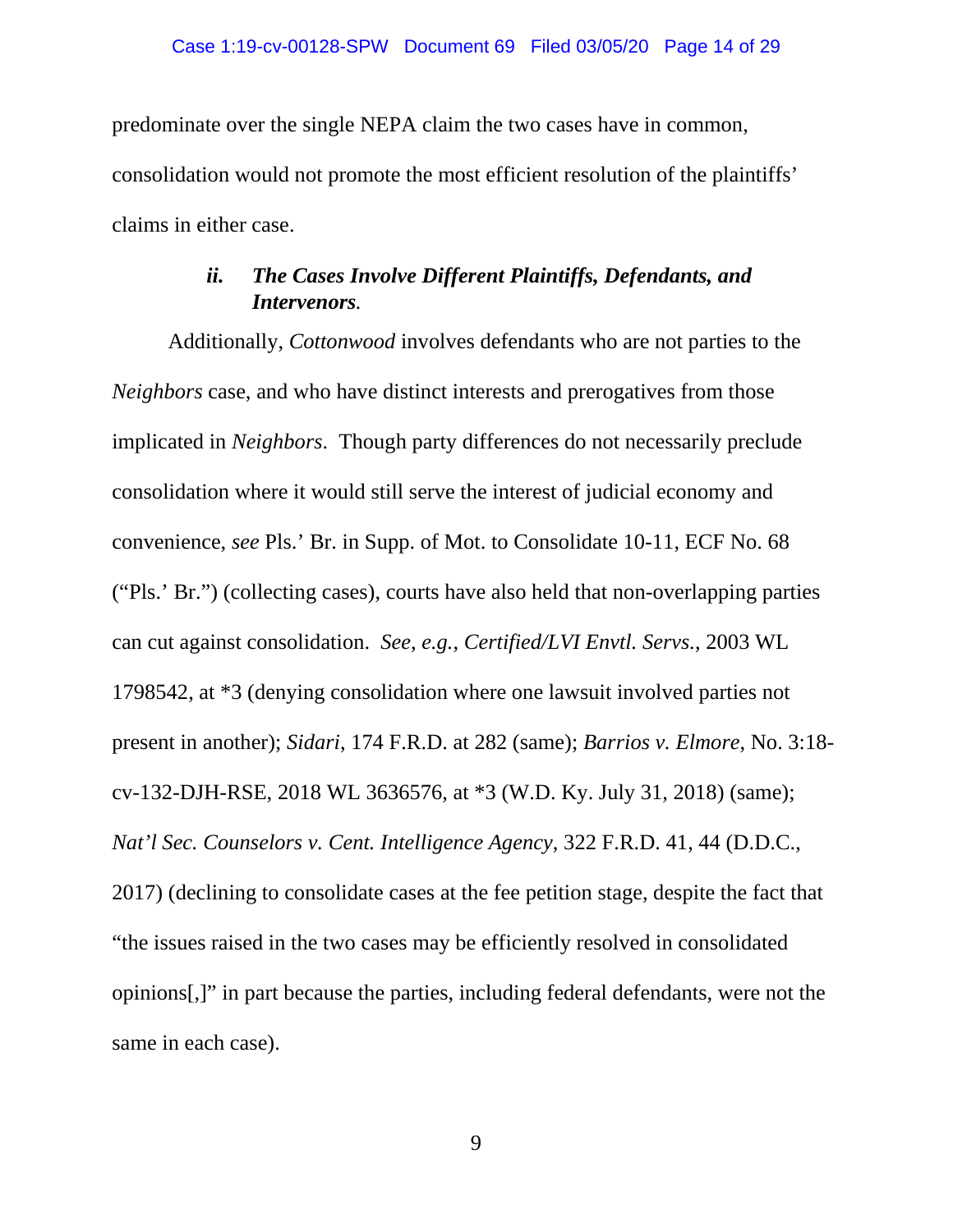#### Case 1:19-cv-00128-SPW Document 69 Filed 03/05/20 Page 15 of 29

Here, consolidation would not materially streamline the Court's consideration of either case. Both cases generally challenge management actions related to the IBMP, but only federal agencies and agency officials are named as defendants in *Neighbors*, and one of the federal IBMP partners—APHIS—is not named at all. *See* NABS Compl. 1. *Cottonwood*, by contrast, names APHIS as a defendant as well as the State of Montana, and the Assiniboine and Sioux Tribes of the Fort Peck Indian Reservation and the Intertribal Buffalo Council have intervened as Defendants. *See* Cottonwood Compl. 1. The varying interests of the dissimilar parties in each case will likely result in distinct defenses and legal arguments that the Court will be required to review separately.

#### *iii. The Administrative Records May Differ.*

Defendants acknowledge that in both cases the administrative record lodged with the Court (which forms the basis for judicial review under the APA, 5 U.S.C. § 706) will likely include some of the same general documents related to the IBMP. Still, there is no guarantee that the administrative records will be identical because the complaints rely on different categories of information in support of their assertions that NEPA supplementation is required, and three of Neighbors' four claims do not involve NEPA supplementation and instead challenge the implementation of the 2019 Winter Plan.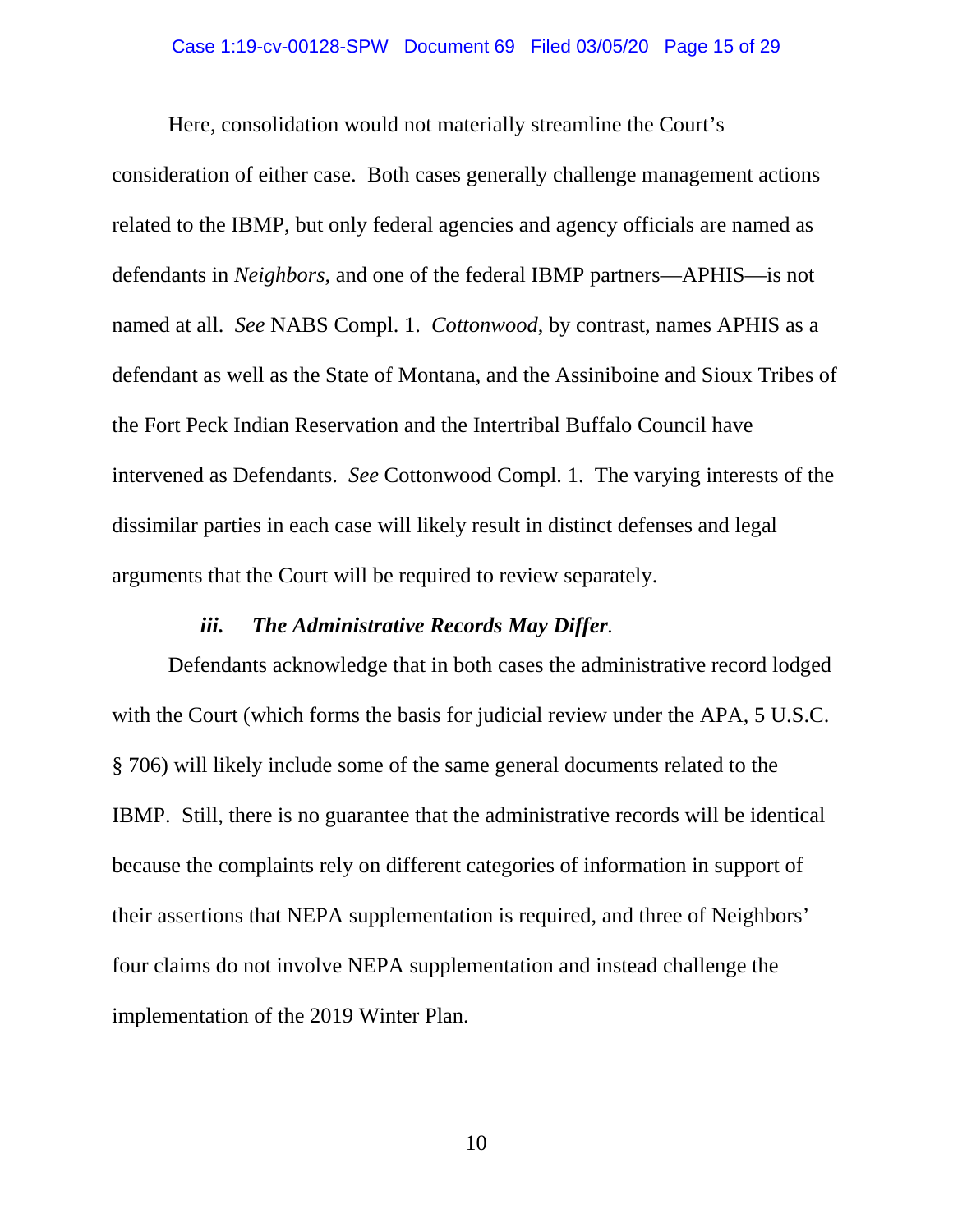#### Case 1:19-cv-00128-SPW Document 69 Filed 03/05/20 Page 16 of 29

The content of an administrative record is tied to the decision or action being challenged, *see Thompson v. U.S. Dep't of Labor*, 885 F.2d 551, 555 (9th Cir. 1989), and "[u]sually, two suits under the APA challenging distinct agency actions will not involve common questions of law or fact." *Habitat Educ. Ctr., Inc. v. Kimbell*, 250 F.R.D. 390, 394 (E.D. Wis. 2008). It is not clear from the face of the complaints that the two cases challenge the same agency action or alleged failures to act.

The *Neighbors* Defendants are in the process of preparing their administrative record, which will be lodged with this Court on March 25, 2020. *See* Case Management Order 1, ECF No. 62. As discussed above, the *Neighbors* Complaint focuses exclusively on hunting in Beattie Gulch (an area outside the park) and identifies the 2019 Winter Operating Plan as the alleged final agency action Neighbors challenge in Counts One and Two (arbitrary and capricious implementation of land management statutes) and Three (inadequate NEPA analysis of the 2019 Winter Plan). *See* NABS Compl. ¶¶ 4, 59, 63, 68, 72.

Cottonwood, on the other hand, never mentions the 2019 Winter Plan in its complaint, and asserts failure to supplement under NEPA as its sole legal claim. *See* Cottonwood Compl. ¶¶ 56-78. Although it is not clear from the *Cottonwood* Complaint what specific final agency action or inaction it is challenging, Plaintiffs' motion for consolidation suggests that they view the relevant agency action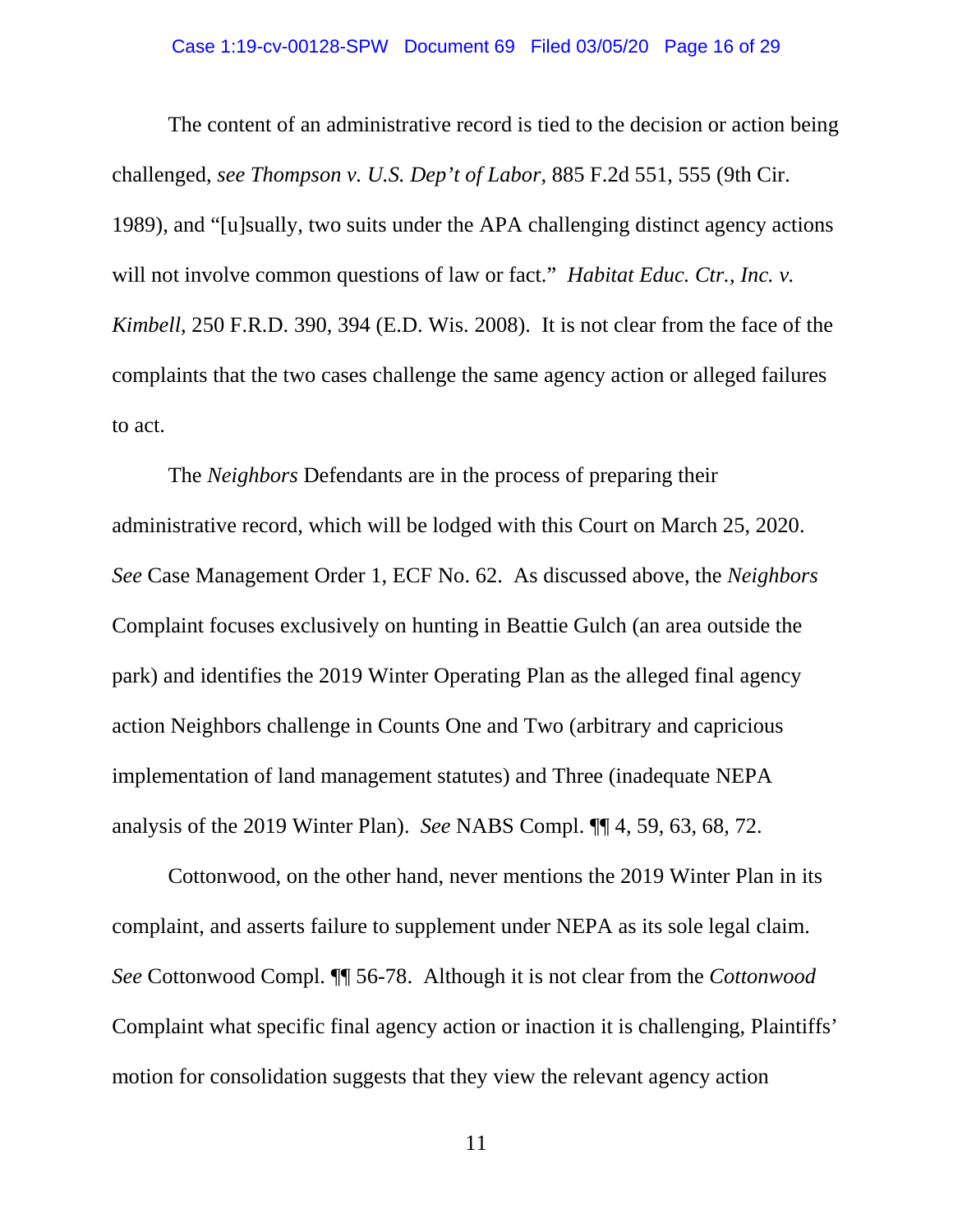#### Case 1:19-cv-00128-SPW Document 69 Filed 03/05/20 Page 17 of 29

generally as "decisions not to supplement the IBMP EIS." *See* Pls.' Br. 6. Cottonwood also identifies additional categories of alleged new information or changed circumstances beyond hunting (population objectives and a brucellosis study) to support its claims that the agency failed to act. *See* Cottonwood Compl. ¶¶ 65-78. In doing so, Cottonwood challenges broader aspects of the IBMP present since its inception in 2000—including management tools like hazing to prevent bison from leaving Zone 2 and the IBMP partners' assessments of target bison population objectives. *See id.* Plaintiffs aver that "Cottonwood identifies extra-record documents that require a supplemental EIS beyond what Neighbors ha[ve] identified." *See* Pls.' Br. 10.

The administrative record for alleged "decisions not to supplement" NEPA could differ significantly from the record for an alleged decision to implement the 2019 Winter Plan. And, "only if the administrative records contain identical facts or present the same legal question will different actions share a common question." *Habitat Educ. Ctr., Inc.*, 250 F.R.D. at 395. At bottom, it is too early to presume that the administrative record the federal Defendants will eventually prepare and lodge in *Cottonwood* will address the same agency actions or inactions for which the *Neighbors* Defendants are currently preparing their administrative record. Additionally, APHIS will also likely be involved in preparing the administrative record in *Cottonwood*, but not in *Neighbors*.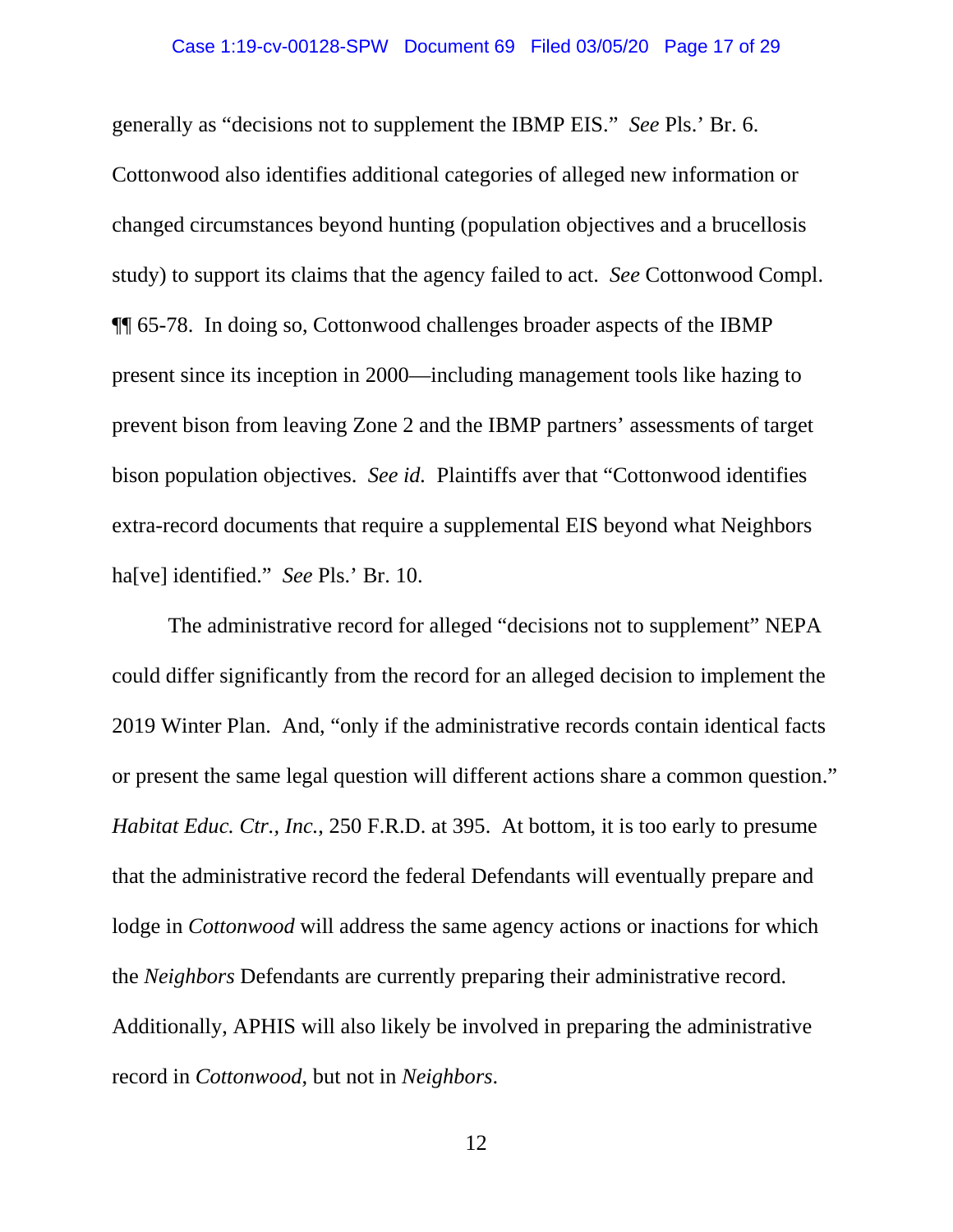Neighbors' authorities are not to the contrary. The out-of-circuit cases Neighbors cite to suggest that potentially overlapping administrative records "compel[] consolidation" are merely examples of trial courts determining that the efficiency gains of consolidating two cases with the same administrative records outweighed any potential downsides. *See id.* at 2-3, 10-11 (citing *Nat'l Ass'n of Mortg. Brokers v. Bd. of Governors of Fed. Reserve Sys.*, 770 F. Supp. 2d 283, 287 (D.D.C. 2011); *En Fuego Tobacco Shop LLC v. FDA*, 356 F. Supp. 3d 1 (D.D.C. 2019)). In *En Fuego*, the cases to be consolidated were already before the same trial judge, *see* 356 F. Supp. 3d at 5-7, and in both cases the court explicitly stated that the cases would be decided on "the same administrative record." *Id.* at 10; *Nat'l Ass'n of Mortg. Brokers*, 770 F. Supp. 2d at 287. But that does not obviate the Court's discretion to determine whether consolidation is appropriate here in light of the unique claims and parties in each case. *See En Fuego*, 356 F. Supp. 3d 1 ("[i]n other circumstances, these differences might warrant non-consolidation."); *Nat'l Ass'n of Mortg. Brokers*, 770 F. Supp. at 286 ("[c]onsolidation pursuant to Rule 42(a) is permissive and vests a purely discretionary power in the district court.").

At most, these cases affirm the well-established proposition that determining whether consolidation would result in worthwhile efficiency gains is committed to the sound discretion of the trial court, and the similarities and differences between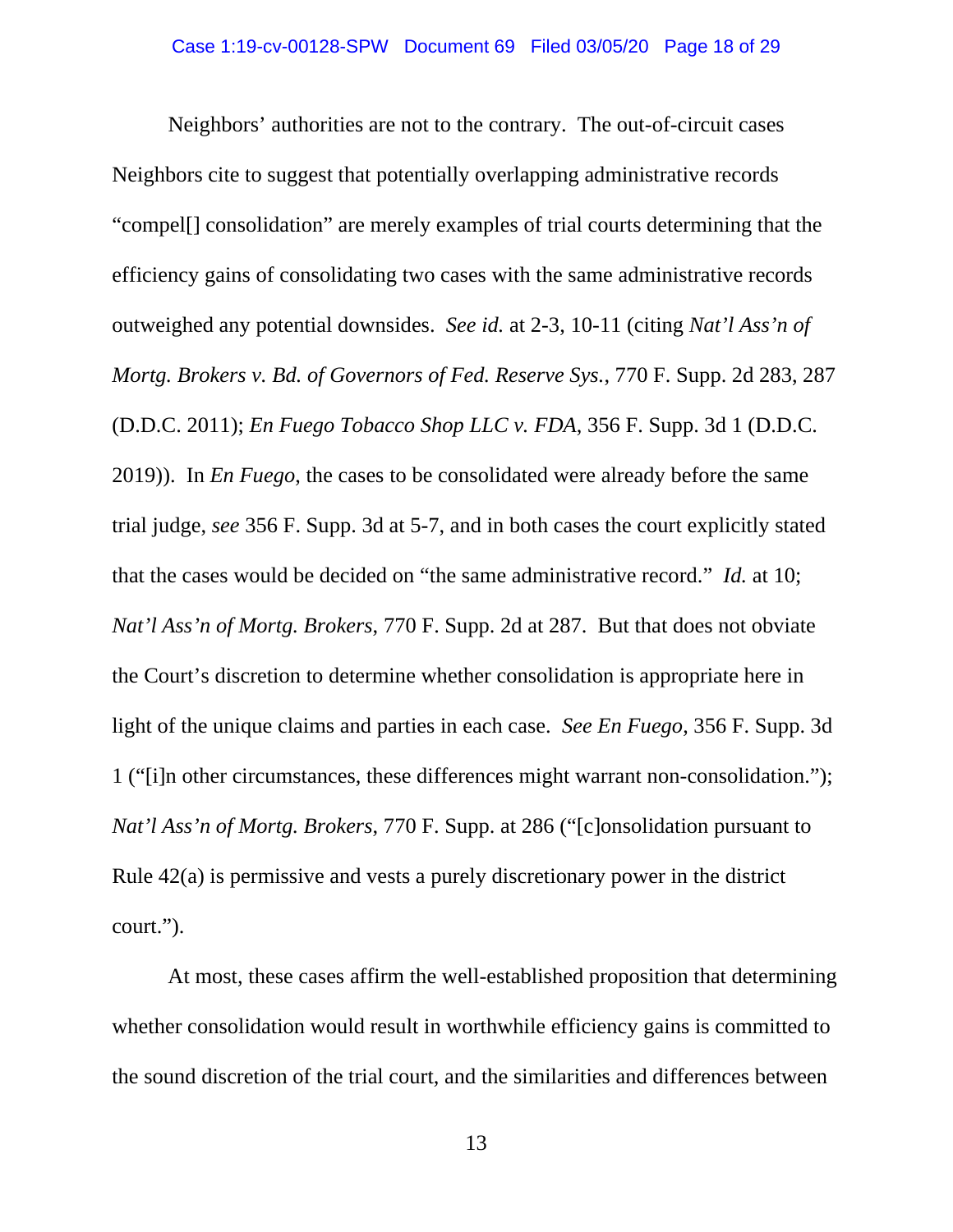administrative records is but one potential factor in that analysis. *See, e.g.*,

*Habitat Educ. Ctr., Inc.*, 250 F.R.D. at 395 (declining to consolidate cases against similar federal defendants, even when each case involved an APA challenge to a timber project in the same national forest, because the cases would involve different administrative records and "[d]espite their similarities, the projects are different enough to require independent review."). As alleged in their complaints, Neighbors and Cottonwood seek judicial review of distinct elements of the IBMP and different agency actions or failures to act. Plaintiffs have pointed to no case law that "compels" consolidation of these two cases, and any efficiency gains from doing so would be outweighed by the potential for confusion and delay.

#### *iv. The Cases Are in Different Procedural Postures.*

Another factor weighing against consolidation is that *Cottonwood* is currently on a different procedural track than *Neighbors*, and as the case was recently remanded Judge Haddon has not yet issued a scheduling order for lodging the administrative record and merits briefing. Although Plaintiffs suggest that the parties in *Cottonwood* could "easily" adhere to the scheduling order in *Neighbors*, *see* Pls.' Br. 11, the federal Defendants in Cottonwood would likely be unable to produce an administrative record by March 25, 2020, particularly because Cottonwood has so recently filed its third amended complaint.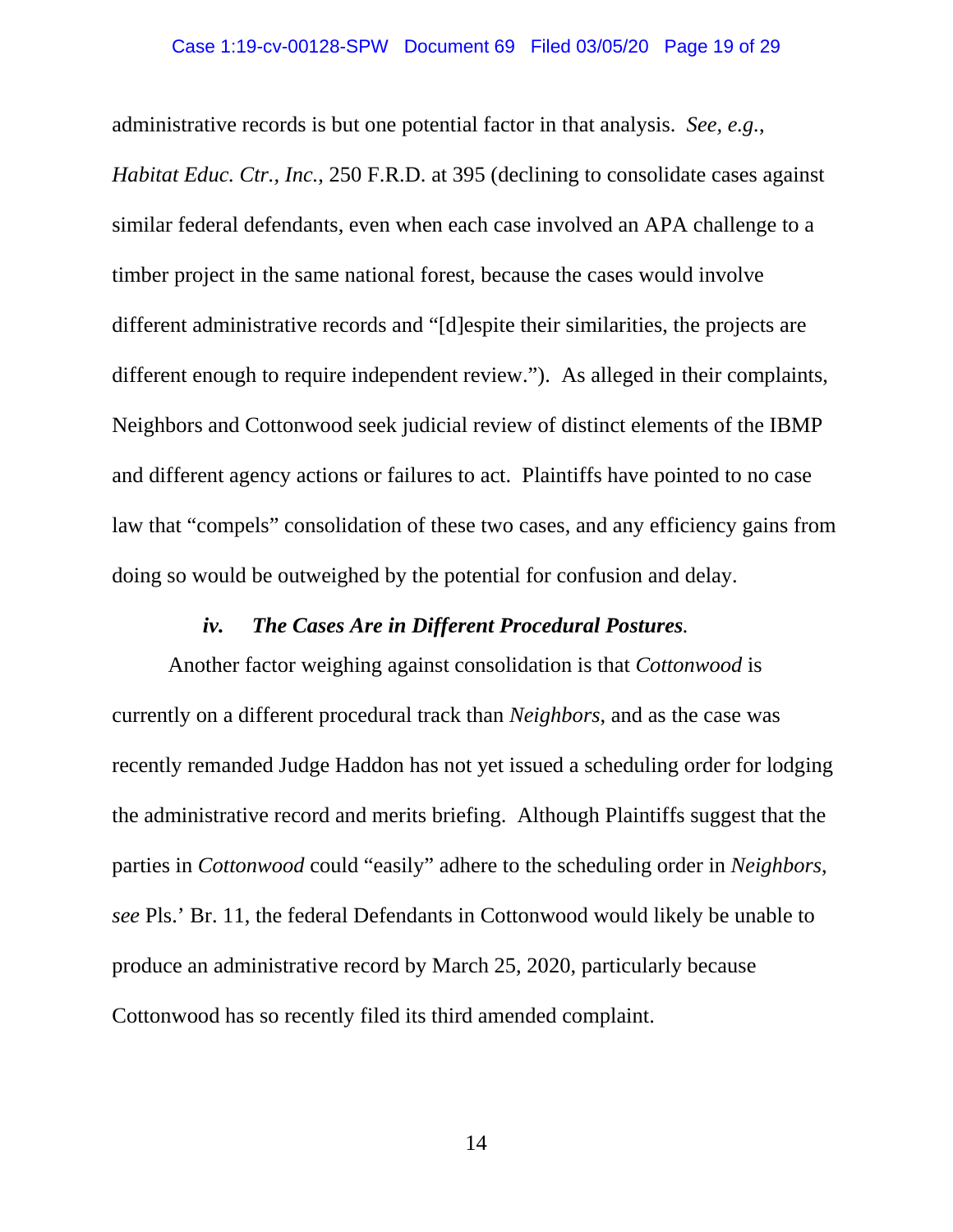Because the two cases are not moving in lockstep, consolidation could delay both cases, undermining the interests of judicial economy and efficiency. *See, e.g.*, *Liqui-Box Corp. v. Reid Valve Co., Inc.*, Nos. 85-1549, 87-2098, 1989 WL 431980, at \*2 (W.D. Pa. Oct. 11, 1989) (holding that "sound judicial administration" prevented consolidation of cases at "widely separate stages of preparation," (citations omitted)); *Save Our Sonoran, Inc. v. Flowers*, Nos. CV-02-0761-PHX-SRB, CV-05-3924-PHX-SRB, 2006 WL 8440481, at \*6 (D. Ariz. Dec. 22, 2006) (declining to consolidate "nearly identical" complaints when they had "diverged procedurally" since filing). "Consolidating the actions before either this Court or Judge [Haddon] would not . . . result in any 'streamlining.' Rather, it would create a hodgepodge of conflicting schedules, deadlines, and rulings." *See United States v. Brace*, No. 1:17-cv-00006 (BR), 2018 WL 9815246, at \*2 (W.D. Pa. Nov. 14, 2018).

Defendants recognize, of course, that consolidation would not merge the two cases. *See Hall v. Hall*, 138 S. Ct. 1118, 1127 (2018). Still, the different parties, claims, and procedural postures of the two cases will require the Court to delve into the unique intricacies of *each case*—i.e., standing, hazing, brucellosis transmission, and population objectives in *Cottonwood*, and statutory interpretation, federalism, and jurisdiction over hunting in *Neighbors*. Thus, consolidation before the same judge on the same timeline will not necessarily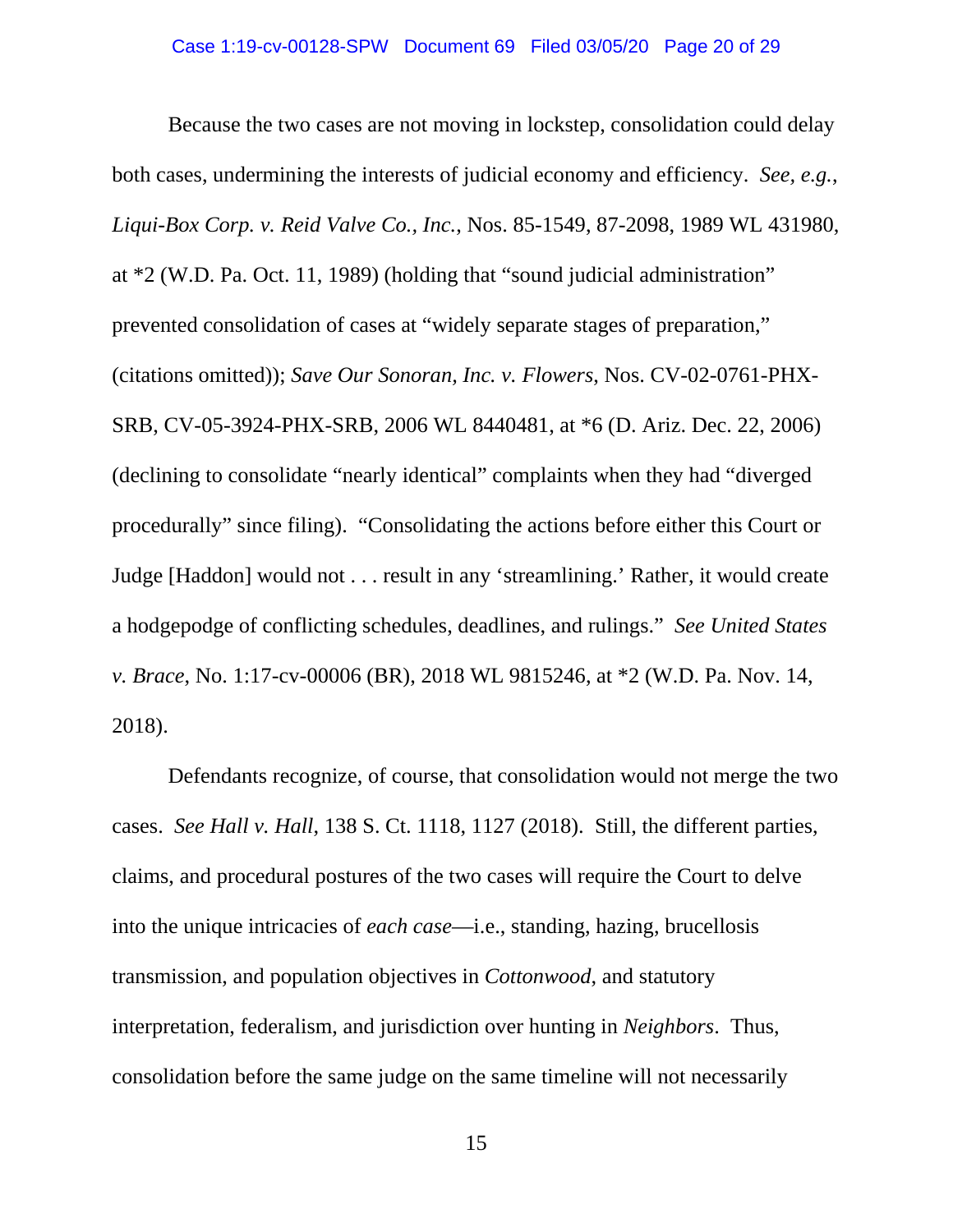#### Case 1:19-cv-00128-SPW Document 69 Filed 03/05/20 Page 21 of 29

make the process any more efficient. Rather, doing so threatens to blur the lines between these distinct legal and factual issues, particularly if Plaintiffs seek consolidated briefing in the two cases. $2$ 

Whether or not Plaintiffs seek consolidated briefing, if the cases were consolidated the same judge would still be required to review two sets of arguments concurrently and then separately adjudicate the distinct issues in each case. The potential difficulties consolidation would present for the federal Defendants and the Court outweigh any minor efficiencies that might be gained by streamlining the cases here. In fact, "[i]t would be more burdensome and inefficient to combine" the two non-NEPA claims in *Neighbors* with the two unique (non-hunting) NEPA claims in *Cottonwood* merely because one huntingrelated NEPA claim overlaps in the two cases. *See Wall*, 2016 WL 5816883 at \*3. In sum, consolidation is likely to make case management proceedings unwieldy, which would undercut any efficiencies that might result from consideration by the same court of two very different lawsuits that have in common only a single overlapping claim.

 $\overline{\phantom{a}}$ 

<span id="page-20-0"></span> $2$  Even after the two conference calls and "dozens of emails" that Plaintiffs describe in their motion, *see* Pls.' Br. 2, counsel for Cottonwood and Neighbors declined to make clear whether they envision consolidated briefing for the two cases or simply seek to have both cases heard before the same judge.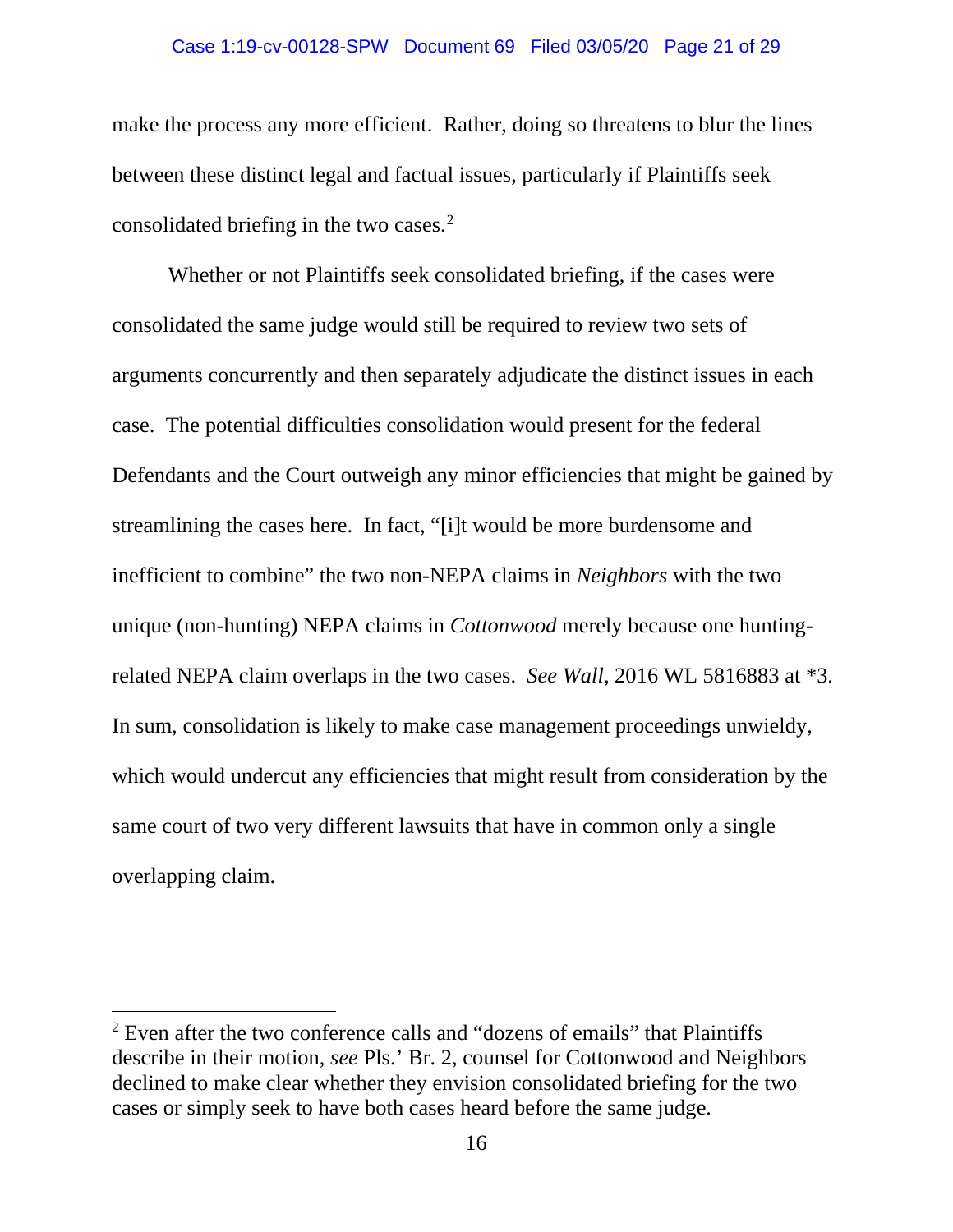### *v. Any Risk of Inconsistent Judgments on the Sole Overlapping Claim Can Be Avoided through Case Management Procedures.*

Finally, with respect to the common issues raised by Count Four of the *Neighbors* Complaint and Count One of the *Cottonwood* Complaint (the adequacy of the IBMP's NEPA regarding hunting), any risk of inconsistent judgments could be addressed by mechanisms such as a case management order requiring the parties to keep each trial judge apprised of developments in the other case that concern the potentially overlapping claim, or a stay of the common claim in one court. *Cf. Campbell v. PricewaterhouseCoopers*, Nos. CIV. S-06-2376 LKK/GGH, S-08-965 LKK/GGH, S-08-997 LKK/EFB, 2008 WL 3836972, at \*3 (E.D. Cal. Aug. 14, 2008) (denying motion to consolidate where "many of the efficiency gains sought to be achieved by consolidation can also be achieved without consolidation" through case management procedures).

### **B. If the Court Determines Consolidation is Appropriate, the First-to-File Rule Should Apply**.

In addition to opposing consolidation generally for the reasons described above, Defendants oppose Plaintiffs' attempt to use Rule 42(a) to transfer *Cottonwood* out of the Butte Division. Defendants agree that *Neighbors* was properly assigned to the Billings Division following Defendants' successful motion to transfer the case to the District of Montana. *See* Pls. Br. 12. Plaintiffs do not effectively explain, however, why *Cottonwood* should be transferred to the Billings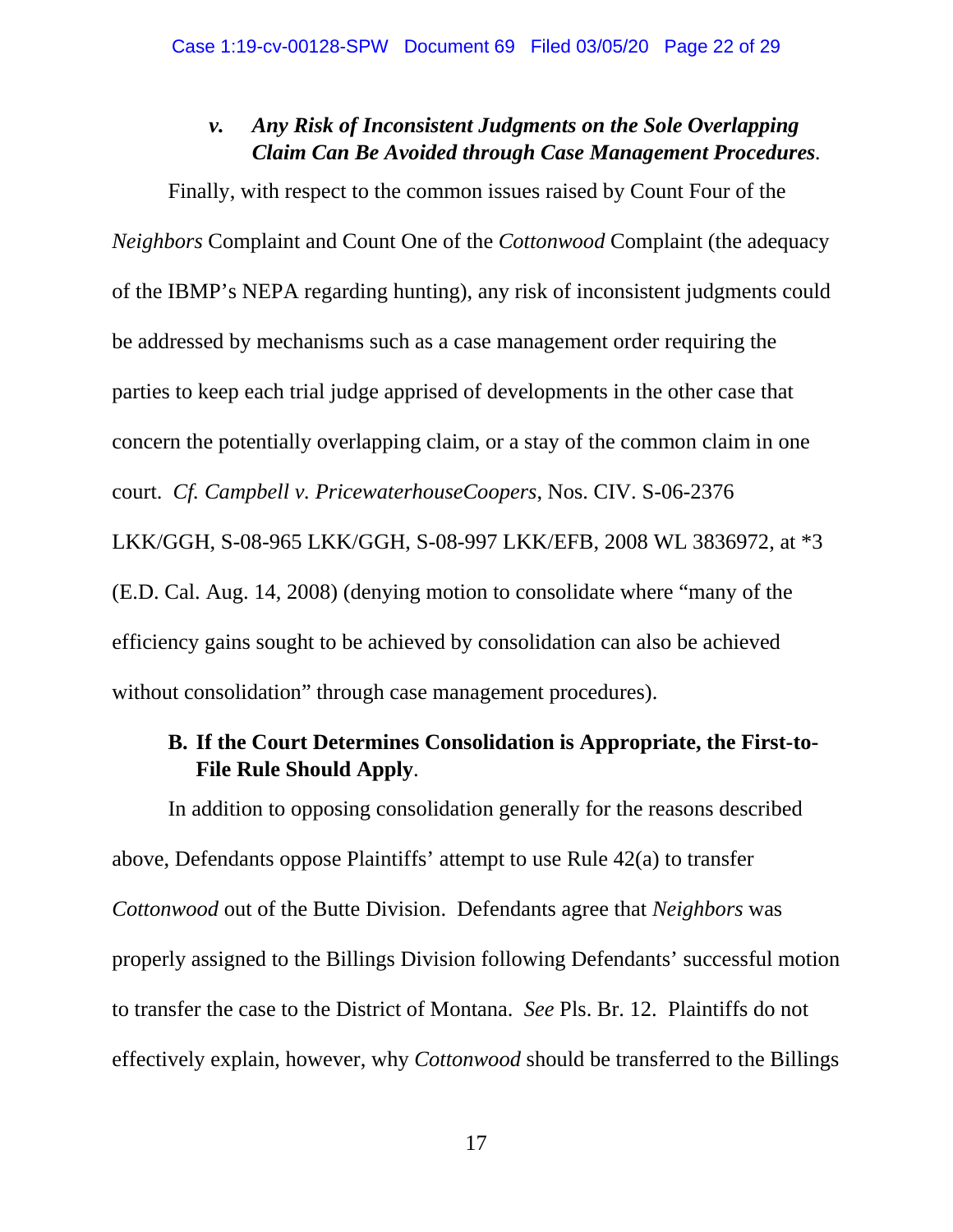#### Case 1:19-cv-00128-SPW Document 69 Filed 03/05/20 Page 23 of 29

Division after it has been pending before Judge Haddon in the Butte Division for more than two years—and particularly after the Ninth Circuit recently remanded *Cottonwood* for further proceedings before Judge Haddon.[3](#page-22-0)

Although *Cottonwood* has not yet reached the merits, the case has generated a lengthy and complex procedural history before Judge Haddon to date.<sup>[4](#page-22-1)</sup> See 2:18cv-12-SEH, ECF Nos. 2-82. It is not clear how transferring the case to a new judge at this stage would be any more efficient than allowing Judge Haddon to conduct further proceedings on remand, as explicitly directed by the Ninth Circuit. *See, e.g.*, *Brace*, 2018 WL 9815246 at \*1 ("even if . . . the matters involved sufficient commonalities, given that the actions have been pending before different courts for nearly *two years*, consolidation, at this point, would be inappropriate.").

Defendants also disagree with Plaintiffs' assertion that the first-to-file rule, to the extent it applies by analogy in the context of intra-district consolidation and

l

<span id="page-22-0"></span><sup>&</sup>lt;sup>3</sup> Further, the Ninth Circuit explicitly rejected Cottonwood's attempts to have the case transferred to a different judge on remand. *See Cottonwood*, 2019 WL 7163377, at \*6 n.2.

<span id="page-22-1"></span><sup>&</sup>lt;sup>4</sup> This procedural history includes separate hearings on Cottonwood's second motion to amend and defendants' renewed motions to dismiss, as well as briefing and rulings on: Cottonwood's motion for a temporary restraining order; Cottonwood's motion to amend its complaint a second time; the state and federal defendants' separate motions to dismiss; the intervenor-defendants' motion to intervene; and Cottonwood' motion for jurisdictional discovery. *See* No. 2:18-cv-12-SEH, ECF Nos. 2-82.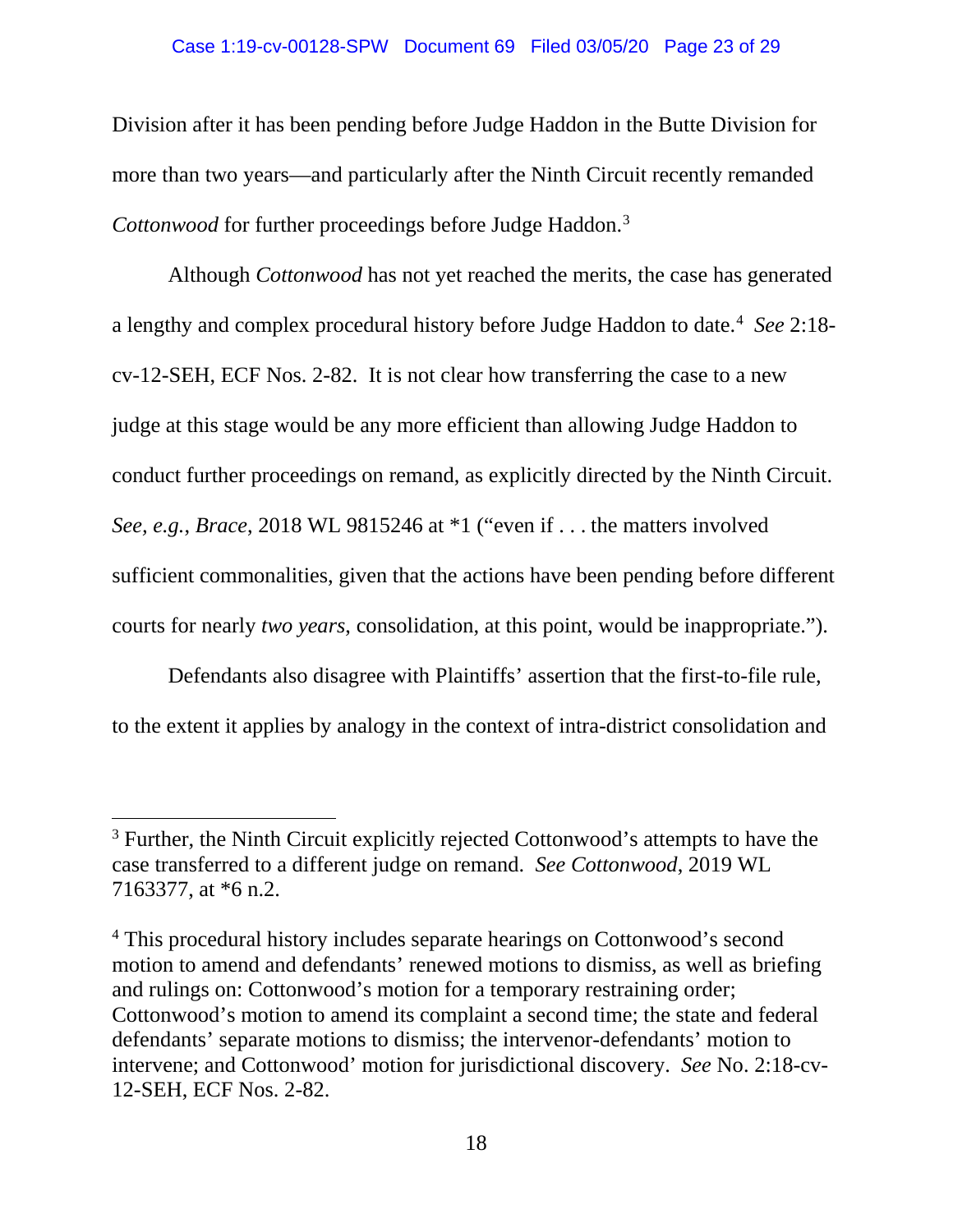transfer, should "bend" to provide Cottonwood with a new judicial assignment. *See* Pls.' Br. 14. "[T]hese matters are before different judges as a result of the manner in which the parties elected to proceed." *See Brace*, 2018 WL 9815246, at \*2*.* Cottonwood chose to file its claim in the Butte Division in 2018. Neighbors chose to file more than a year later in the District of Columbia. It is not clear why plaintiffs in both cases believe they should get a second chance to file their lawsuits in the district they now prefer, but it is clear that no true judicial efficiency would result from such a transfer.

Plaintiffs selectively quote case-law to suggest that it would be "reversible error" to apply the first-to-file rule where the parties involved in the two suits are not the same. *See* Pls.' Br. 12 (quoting *Alltrade, Inc. v. Uniweld Products, Inc.*, 946 F.2d 622, 628 n.13 (9th Cir. 1991)). The case-law does not support their contention. The first-to-file rule is a "generally recognized doctrine of federal comity which permits a district court to decline jurisdiction over an action when a complaint involving the same parties and issues has already been filed in another district." *Pacesetter Sys., Inc. v. Medtronic, Inc.*, 678 F.2d 93, 94–95 (9th Cir. 1982). Accordingly, "[t]he first-to-file rule is successfully invoked primarily when the actions at issue are pending in different district courts." *See Ekin v. Amazon Servs., LLC*, No. C14-0244-JCC, 2014 WL 12028588, at \*3 (W.D. Wash. May 28, 2014) (citing *AmerisourceBergen Corp. v. Roden*, 495 F.3d 1143, 1156 (9th Cir.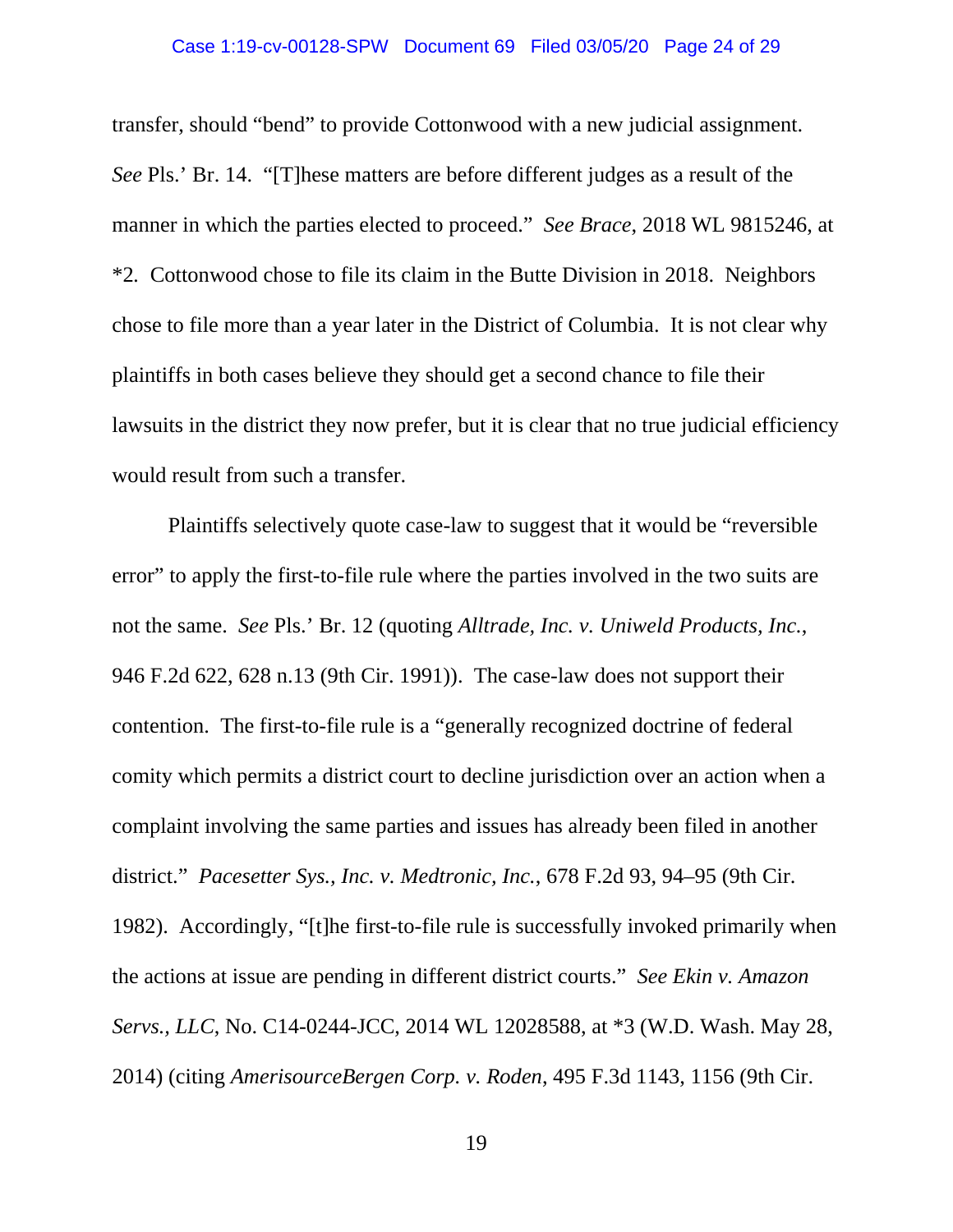#### Case 1:19-cv-00128-SPW Document 69 Filed 03/05/20 Page 25 of 29

2007)). However, courts have found that "the purpose of the first-to-file rule can [] be served by applying the rule 'where related cases are pending before two judges in the same district,'" even when the parties in the two cases are not identical. *See, e.g.*, *Olin Corp. v. Cont'l Cas. Co.*, No. 2:10–cv–00623–GMN–RRJ, 2011 WL 1337407, at \*2 (D. Nev. Apr. 6, 2011) (quoting *Save Power Ltd. v. Syntek Fin. Corp.*, 121 F.3d 947, 950 (5th Cir. 1997)).

Here, if the Court finds consolidation appropriate, the policies underlying both consolidation and the first-to-file rule—avoiding duplication, piecemeal resolution of issues, and encroaching on the authority of other courts, *see id.* would be best served by consolidating the cases before the judge with whom the first case was filed and who has presided over it for more than two years. The parties apparently agree that the first-to-file rule, "is to be applied with a view to the dictates of sound judicial administration[,]" Pls.' Br. 14 (quoting *Pacesetter*, 678 F.2d at 95). But Plaintiffs' motion misses the point. Here, sound judicial administration requires that the cases, if consolidated, should be consolidated before the judge who has already spent two years with the subject matter.

#### **CONCLUSION**

The preponderance of the seven claims in these two cases assert different legal theories and involve different questions of law and fact, and the cases involve different plaintiffs, defendants, and defendant-intervenors. Plaintiffs have not met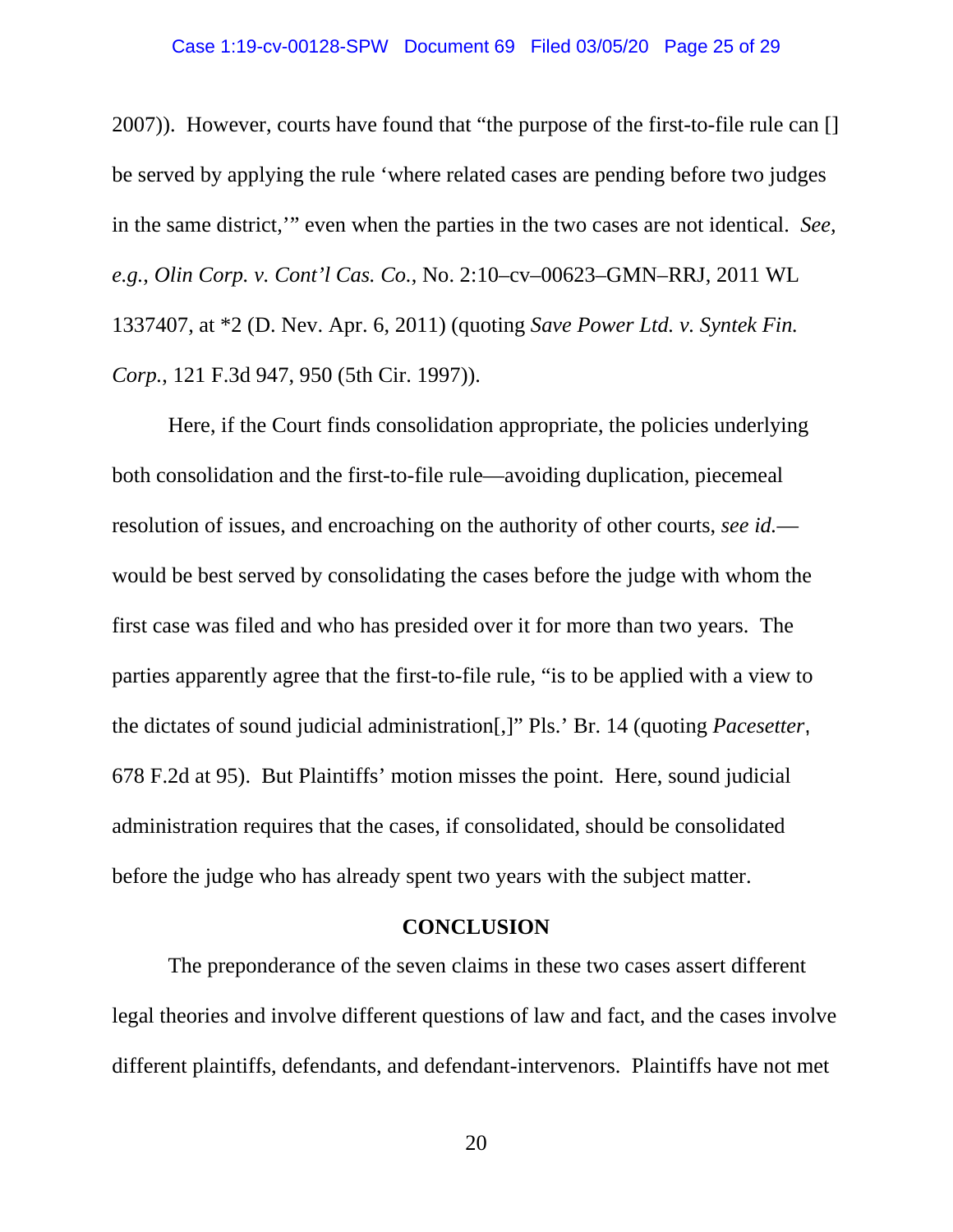#### Case 1:19-cv-00128-SPW Document 69 Filed 03/05/20 Page 26 of 29

their burden to show that consolidation would significantly promote judicial economy, efficiency, or convenience such that the cases should be consolidated under Fed. R. Civ. P. 42. *See Single Chip Sys. Corp.*, 495 F. Supp. 2d at 1057.

If the Court should choose to consolidate the actions, however, Defendants respectfully request that the briefing schedules and page limits for the two actions remain separate, given the importance of the issues raised, and further submit that the cases would be most logically and efficiently consolidated before Judge Haddon where *Cottonwood* is pending on remand.

Respectfully submitted this 5th day of March, 2020.

PRERAK SHAH Deputy Assistant Attorney General Environment & Natural Resources Division

*/s/ Emma L. Hamilton*  EMMA L. HAMILTON Trial Attorney Natural Resources Section P.O. Box 7611 Washington, D.C. 20044-7611 Tele: (202) 305-0479 Fax: (202) 305-0506 emma.hamilton@usdoj.gov

JENNIFER A. NAJJAR Trial Attorney Natural Resources Section P.O. Box 7611 Washington, D.C. 20044-7611 Tele: (202) 305-0476 Fax: (202) 305-0506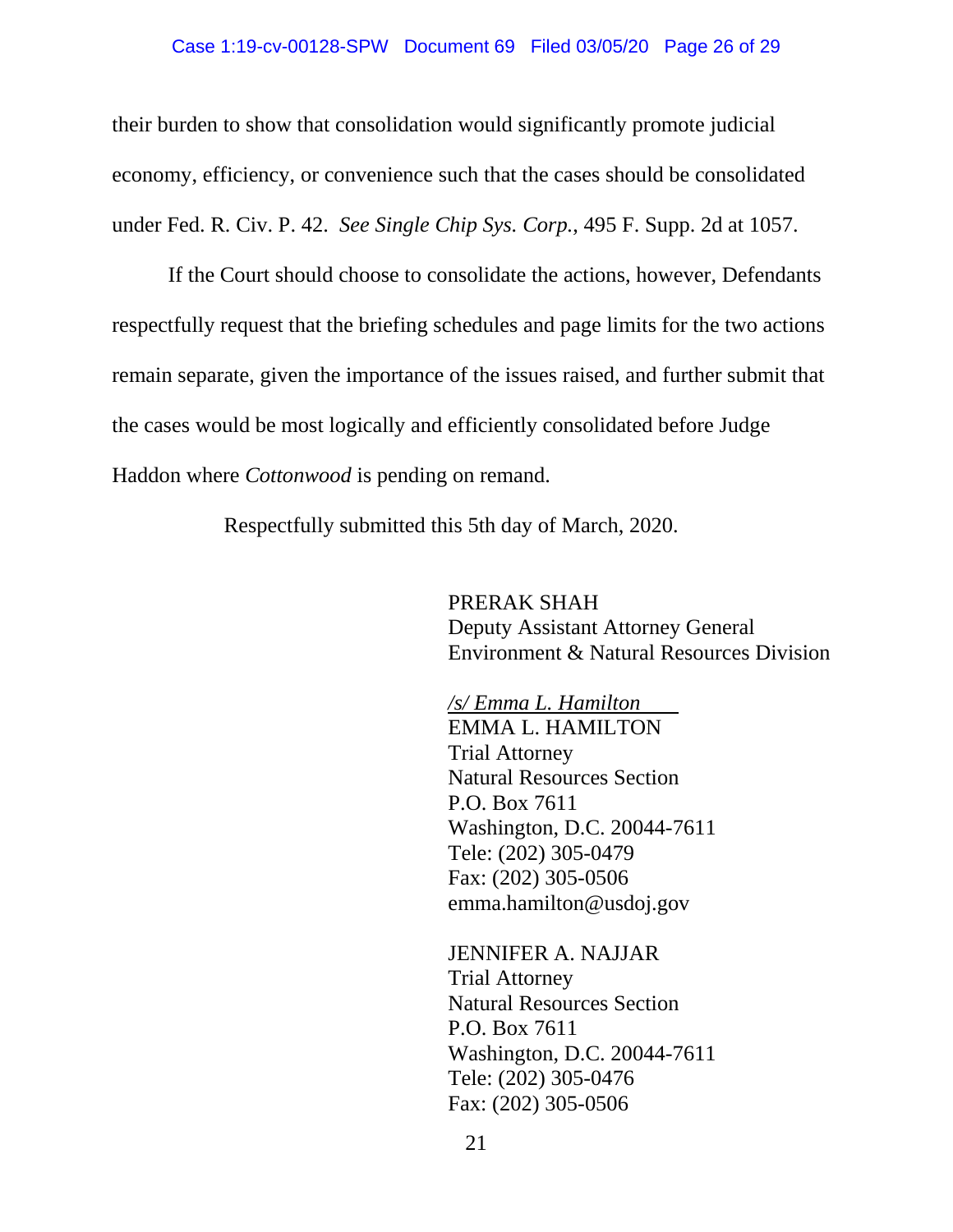jennifer.najjar@usdoj.gov

TYLER M. ALEXANDER Trial Attorney Natural Resources Section P.O. Box 7611 Washington, D.C. 20044-7611 Tele: (202) 305-0238 Fax: (202) 305-0506 tyler.alexander@usdoj.gov

*Attorneys for Defendants*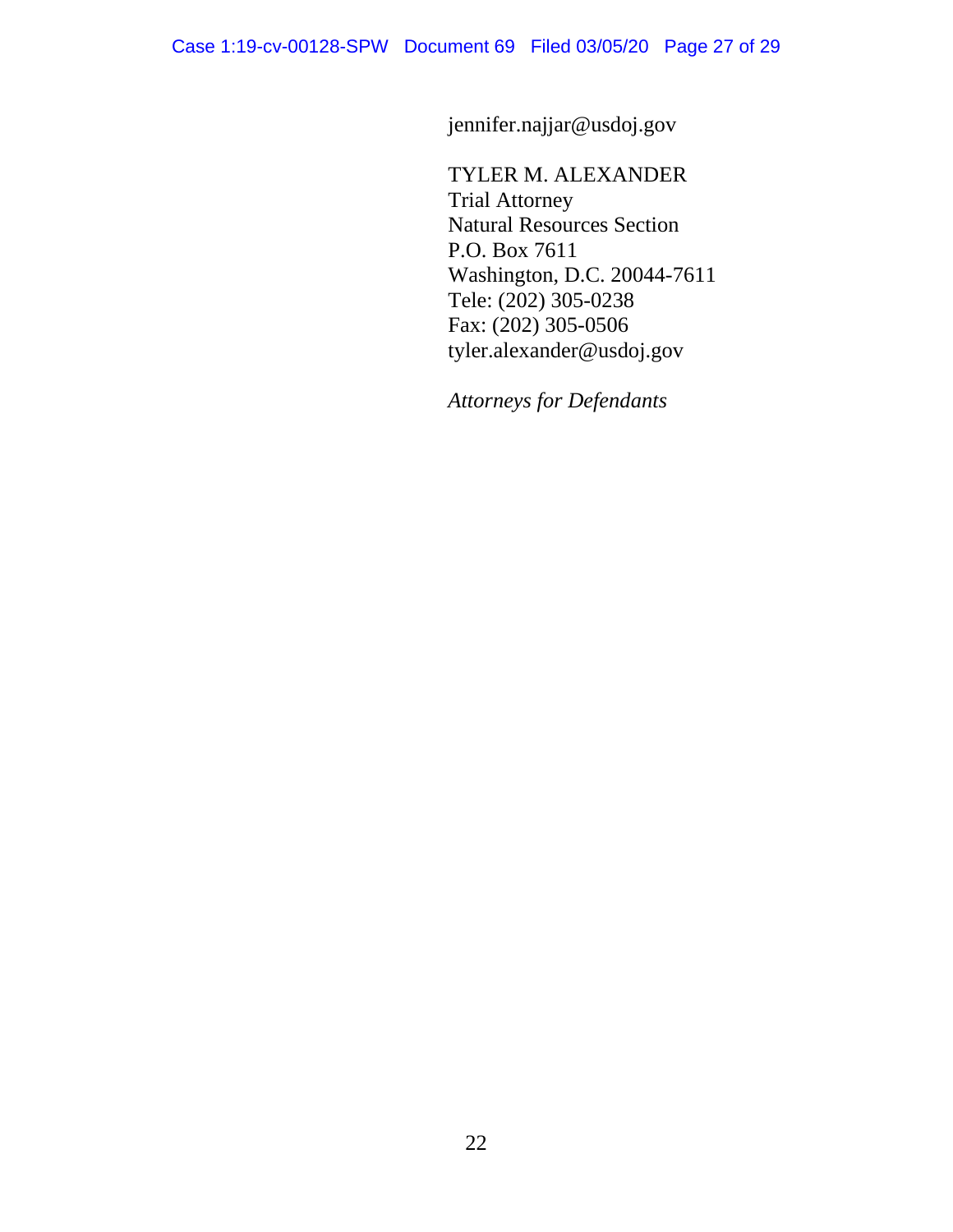## **CERTIFICATE OF COMPLIANCE**

In accordance with Local Rules 7.1 and 24.1 of the Rules of Procedure of the United States District Court for the District of Montana, I certify the following concerning the Defendants' Response to Plaintiffs' Motion to Consolidate.

- 1. The document is double spaced except for footnotes and quoted and indented material;
- 2. The document is proportionally spaced, using Times New Roman, 14 point font; and
- 3. The document contains 4728 words as calculated by Microsoft Word.